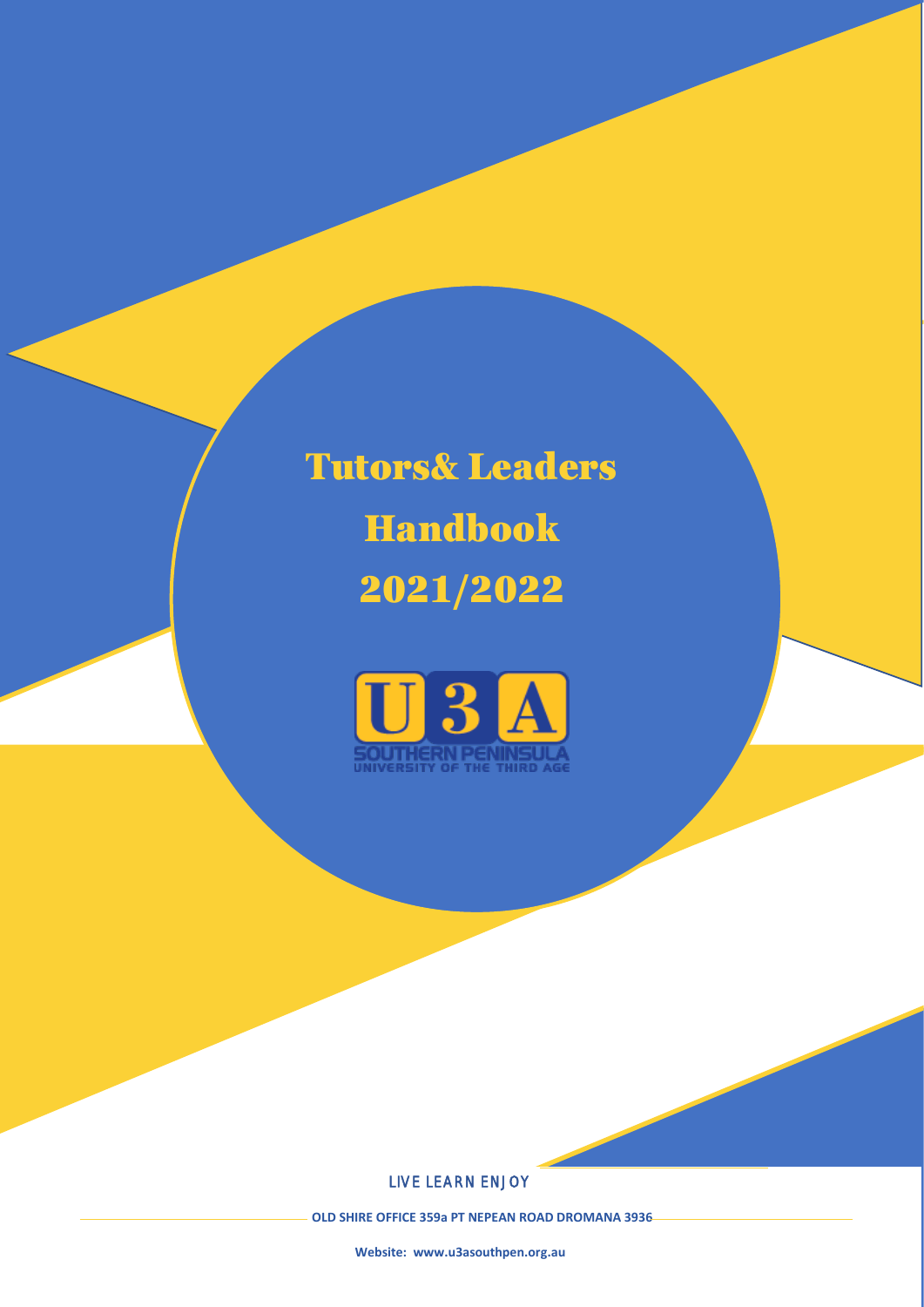# **Contents**

ctrl+click to jump to section.

| PREREQUISITE COURSE FORMERLY KNOWN AS CLOSED COURSE 3            |
|------------------------------------------------------------------|
|                                                                  |
|                                                                  |
|                                                                  |
|                                                                  |
|                                                                  |
|                                                                  |
| <b>COURSES CONDUCTED AWAY FROM OLD SHIRE OFFICES BUILDING  4</b> |
|                                                                  |
|                                                                  |
|                                                                  |
|                                                                  |
|                                                                  |
|                                                                  |
|                                                                  |
|                                                                  |
|                                                                  |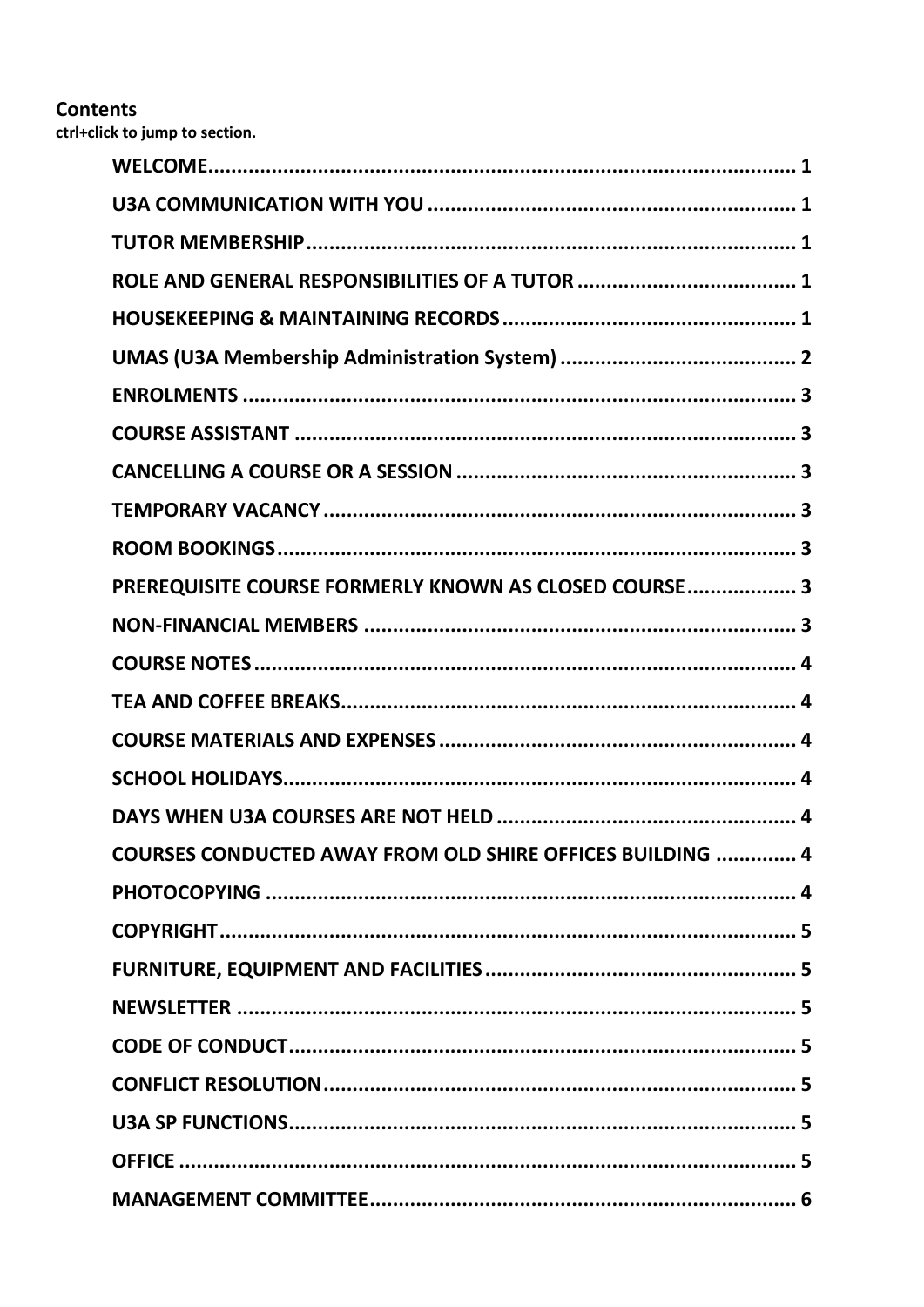| GUIDELINES IN RECOGNISING A MEDICAL EMERGENCY  14                 |  |
|-------------------------------------------------------------------|--|
| <b>INCIDENT NOTIFICATION FORM FOR TUTORS &amp; VOLUNTEERS  15</b> |  |
|                                                                   |  |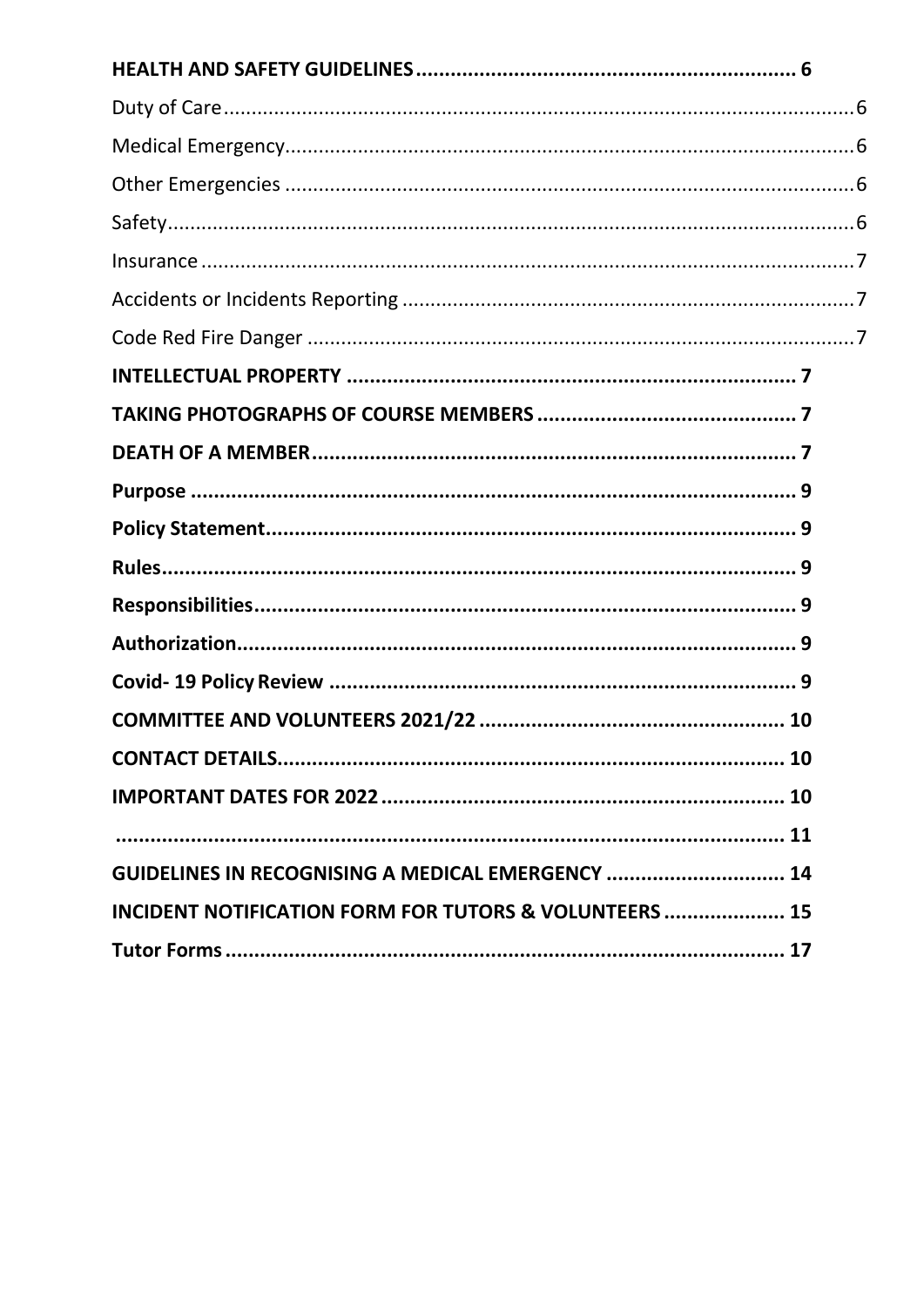# **WELCOME**

<span id="page-3-0"></span>U3A Southern Peninsula Inc. (U3A SP) is delighted that you have volunteered your time and skills to become a Tutor/Leader with us.

U3A SP runs entirely on the efforts of volunteers to bring interesting, educational, and stimulating courses to our members and, therefore, a team of dedicated tutors is essential and vital to our existence. **YOU ARE TRULY APPRECIATED!** Our Management Committee meets monthly and is there to support both our members and our Tutor/Leaders. See further on for contact details.

<span id="page-3-1"></span>We are sure you will find tutoring with U3A SP a happy and rewarding experience

# **U3A COMMUNICATION WITH YOU**

Do not hesitate to contact the Course Coordinators, who are here to assist you. Where possible, all contact between Tutor and the Course Coordinators should be by email to [courses@u3asouthpen.org.au](mailto:courses@u3asouthpen.org.au)

Communication to you will be done by email. If you do not use email, please nominate a dependable person in your course as a Course Assistant who will be responsible for passing on messages quickly to you. This person's email address may be used by course members and the Course Coordinator. Endeavour to keep your Course Assistant's details up to date.

# **TUTOR MEMBERSHIP**

<span id="page-3-2"></span>Currently, all tutors who do not attend courses other than their own will be granted Honorary Tutor status with no Membership costs. Tutors attending other courses are entitled to a discounted annual membership of \$35 reduced to \$15 in 2021 for 2020 financial members.

# **ROLE AND GENERAL RESPONSIBILITIES OF A TUTOR**

- <span id="page-3-3"></span>• You are expected to be enthusiastic, dependable, and committed to providing your course members with a satisfying learning and/or social experience.
- Treat your course members with respect and encourage them to contribute their own life experiences and knowledge during course time
- Be aware of health and safety procedures. Ensure course members do not put themselves at risk
- For outdoor activities, remind your group members of road traffic, parks, and recreation safety rules.
- Help to maintain a safe learning environment and report any concerns to the U3A Secretary or Office Manager
- Wear or carry with you your U3A SP badge (Complete Emergency Medical details) and encourage all course members to do likewise during any U3A courses or activities
- Familiarise yourself with the location of a defibrillator unit and the emergency procedures of the building where you teach
- If an emergency occurs, ensure all course members follow procedures.
- Ensure all course members are made aware of the appropriate Assembly Area, in case of an evacuation. If there is an evacuation, be the last to leave and check that all your course members have reached the assembly point.

#### **HOUSEKEEPING & MAINTAINING RECORDS**

<span id="page-3-4"></span>1. Mark your Class Attendance Sheet before each session. Have each Member sign/initial as proof they are in attendance. Mark Apologies (A) or non-attendees who have not sent an apology (X). This is important for the following reasons: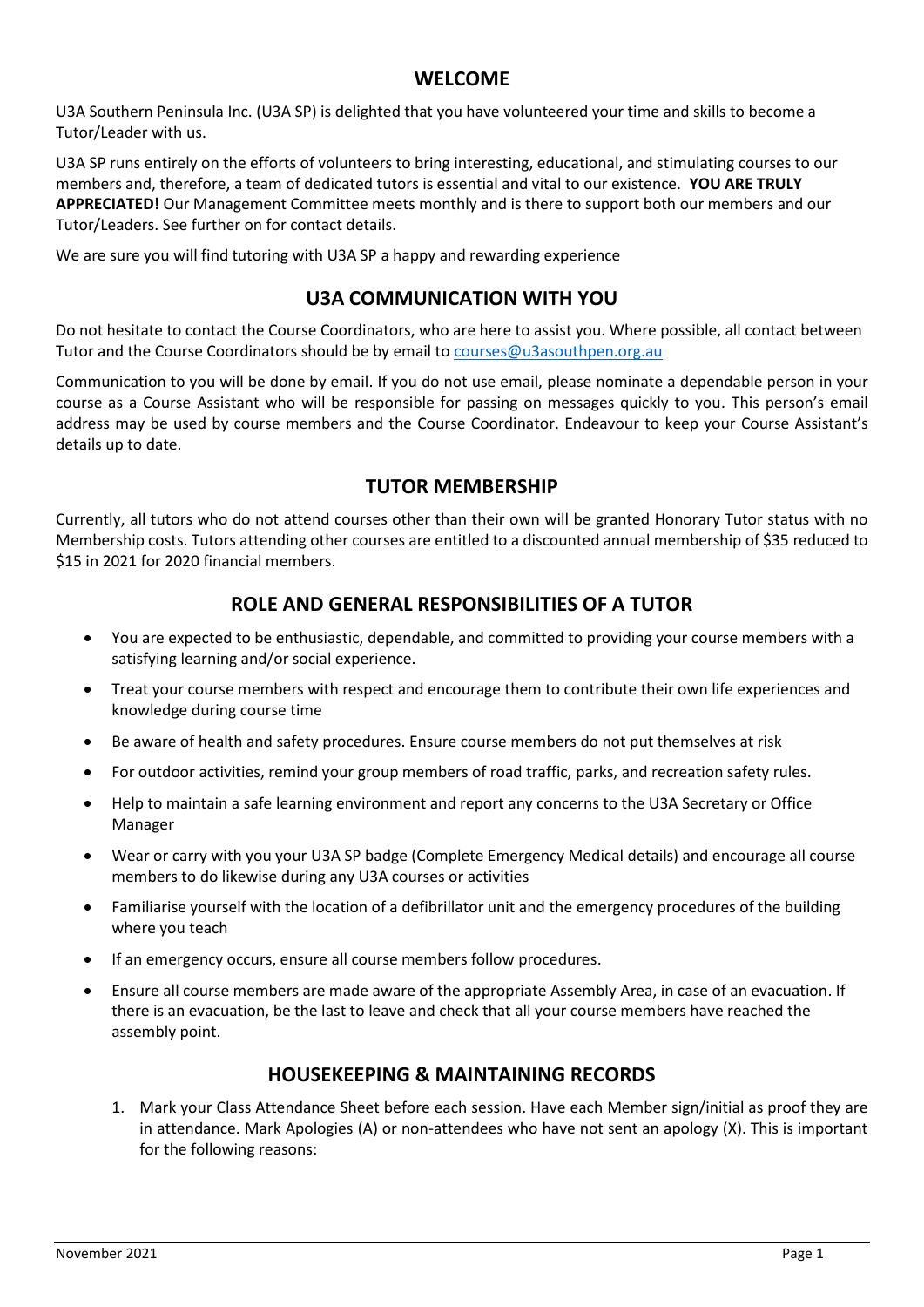- a. Course members who are absent without apology for three consecutive weeks/sessions are deemed to have forfeited their place, which may then be offered to the next person on the waiting list. Before requesting removal of a person due to non-attendance, the Tutor should attempt to contact them and if applicable, also contact the next person on the waitlist to ensure they still wish to join the class. The Tutor should then contact the Course Coordinator to advise of any changes to be made. This gives new members who join throughout the year an opportunity to get into their preferred course.
- b. Each member enrolled in the course must be marked as present to meet the terms of our Personal Accident Insurance
- c. During emergencies
- 2. Each member attending your class must be enrolled in the class, must be a current paid-up financial 2020 Member.
- 3. If the Class Attendance Sheet is incorrect, please contact the Course Coordinator or the Office. Do not just write in their name, they may not be enrolled. You can also print a new attendance sheet yourself, refer to the section 'U3A SP Tutors Notes for UMAS' in this document.
- 4. If you notice your course has a vacancy, please contact the next person on the waitlist to check if they still wish to join the class, then advise the Course Coordinator of the name and member number of the person you wish to bring into the class.

If a member has advised that they no longer wish to attend your course, please contact the next person on your waitlist to check if they still wish to join the class. Submit the request to withdraw the member from your course. <https://forms.office.com/r/PAQTySuvJ6>

- 5. If your Tutor's Clipboard contains information sheets, either for you or for course members, be sure to read and communicate them, if necessary.
- 6. Leave the course room you use in good condition for the next occupants
	- **a.** Pack up furniture, draw/close the blinds/curtains and switch off the equipment, including electronic, heating, cooling, and lights.
	- **b.** Return borrowed items to their original location (the office or another course room)
	- **c.** Wash and put away cups after each session
- 7. **Special Security Keys** (these keys cannot be copied) for the course rooms 4 & 7 are returned to the Tutors Safe located in the office at the end of each session
- 8. For sessions that are held in Dromana Old Shire building, ensure that:
	- **a.** The course room is locked.
	- **b.** The office door is locked before you vacate the building.
	- **c.** the main building front door is closed if you are the last to leave
- 9. If you change your address and/or contact details, it is your responsibility to update your details on UMAS and also advise your students. If unsure how to do this, contact the office or Course Coordinator.

# **UMAS (U3A Membership Administration System)**

<span id="page-4-0"></span>Tutors are encouraged to learn about U-MAS, our computerised membership system and to use it to:

- print course reports and attendance sheets
- send group messages to course members by email

Tutors should advise course changes or cancellations to the Course Coordinator by email.

A copy of the notes to assist Tutors in using UMAS is attached.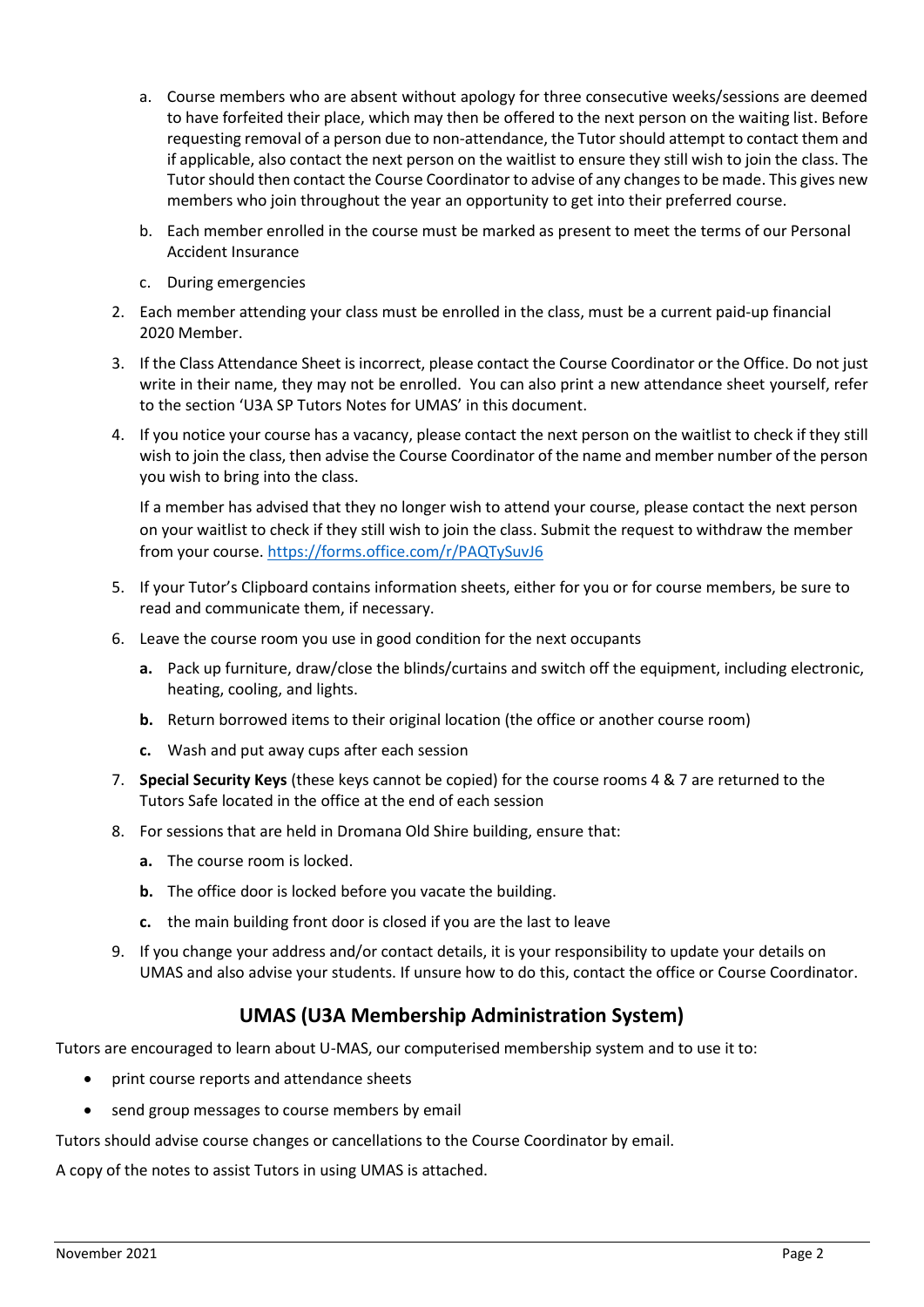# **ENROLMENTS**

<span id="page-5-0"></span>Tutors cannot enrol members into their course, only the course Coordinator or the office can enrol members who are on the waitlist. Enrolments by members can only be done online or in-person by calling into the U3A office.

<span id="page-5-1"></span>Enrolments cannot be taken by phone or email request.

# **COURSE ASSISTANT**

Tutors may appoint a course assistant to help them with tasks, such as:

- **1.** Setting up the course room
- **2.** Collecting from and returning the Attendance Sheet to the office
- **3.** Collecting and returning borrowed equipment to the original location
- **4.** Recording and maintaining the Attendance Sheet (e.g., marking attendance, taking apologies, and advising office to fill vacancies)
- **5.** Photocopying
- **6.** Assist with your UMAS communications & records. Beforehand please request the Course Coordinator to give your Course Assistant a higher level of UMAS access as well as appropriate training.
- **7.** A Tutor who appoints a course assistant should advise the Course Coordinator so that the assistant's name is entered in the Course Assistant Volunteer Register. A course assistant who takes over the actual running of the course, including preparation & presentation of the course curriculum may apply to the Committee for the status of Co Tutor. These decisions will be made on a case-by-case basis.

# **CANCELLING A COURSE OR A SESSION**

<span id="page-5-2"></span>Inform the Course Coordinator immediately if you must cancel a course OR a session, so that the Course Coordinator can cancel the room and prevent us from being billed – thus saving us money. Also, alert all course members on your roll (either personally, or through the Office if time permits).

# **TEMPORARY VACANCY**

<span id="page-5-3"></span>Courses may be designated as suitable for Temporary Vacancy the Tutor will have consented this on their course application form. Members are encouraged to report their absence online for every class that they are absent from if they are away for more than 4 sessions the Tutor can then ask the next member on the waitlist can take up this "temporary vacancy". Please remember to enter the name & member number of the member on the attendance sheet.

# **ROOM BOOKINGS**

<span id="page-5-4"></span>Please note that rooms are booked on a need's basis. If you have not arranged for a room on a specific day and time, or if you cancel a course, the room will not be available for you.

#### **PREREQUISITE COURSE FORMERLY KNOWN AS CLOSED COURSE**

<span id="page-5-6"></span><span id="page-5-5"></span>A prerequisite course refers to a course that is not open to all members when it is released for the New Year's enrolment. Members enrolling must meet the set down prerequisites of the Course. The Course Tutor has the final say in who will be accepted. Any tutor who wishes to lead a Closed Course must submit in writing a valid reason for this to the Management Committee. The submission must be received no later than the end of September before courses for the subsequent year are finalised. This will give the Management Committee time to determine and, if possible, implement action to satisfy the needs of members on waiting lists.

#### **NON-FINANCIAL MEMBERS**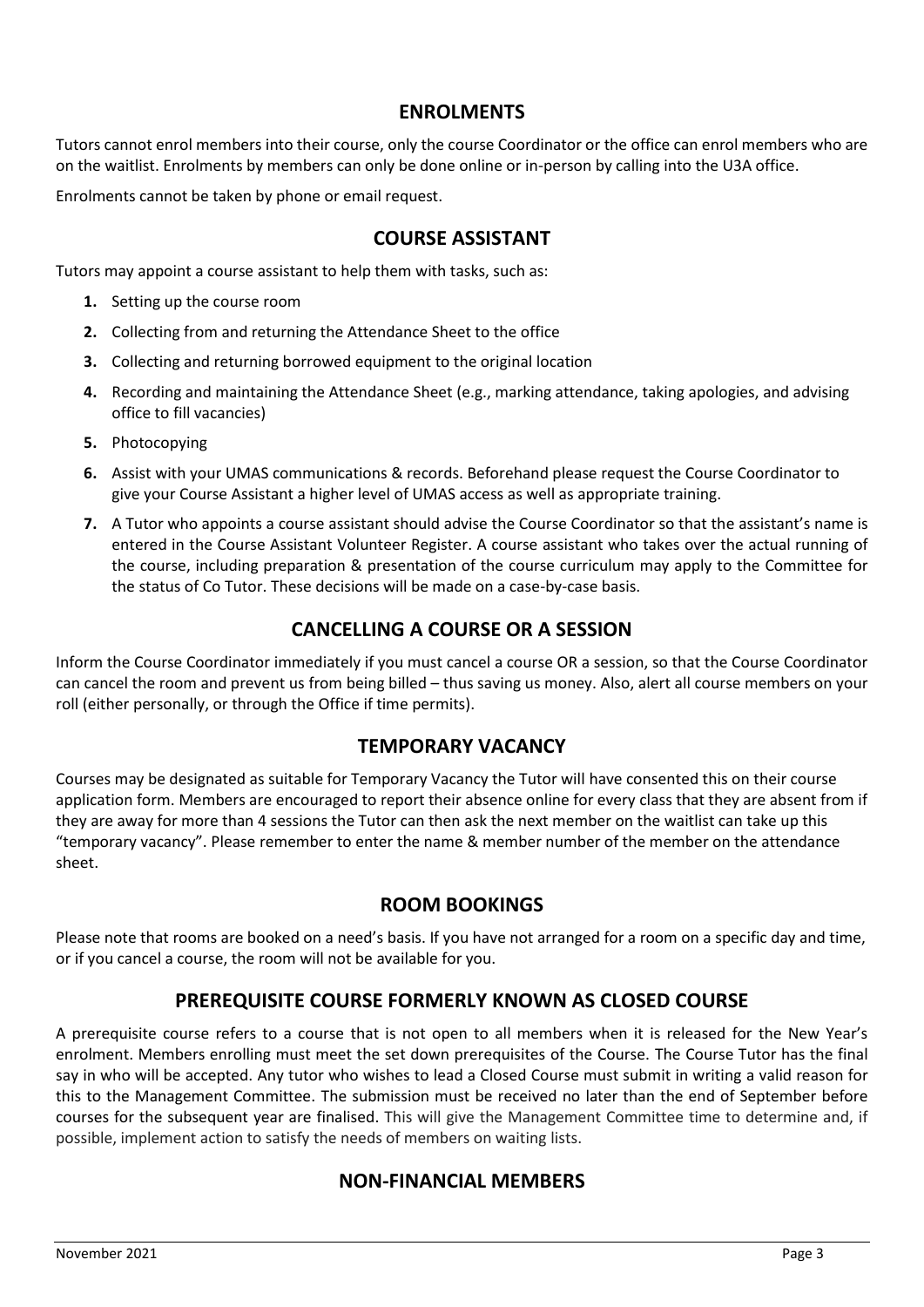Non-financial U3A members are members who have not paid their membership fees for the current year. Membership fees are to be paid at least 10 days before the commencement of the course financial members will be unfortunately deleted from the course.

# **COURSE NOTES**

<span id="page-6-0"></span>Where applicable, the cost of the course notes should be included in the course details outlined on UMAS and will be payable to the tutor during the first session of the course. Tutors are encouraged to email Course Notes for printing at home by attendees or members may bring the downloaded notes on their tablet or phone.

# **TEA AND COFFEE BREAKS**

<span id="page-6-1"></span>Tutors have the discretion of having tea and coffee breaks. It is the Tutor's responsibility to supply, organise and store these supplies and collect reimbursement costs from the members of the course.

# **COURSE MATERIALS AND EXPENSES**

<span id="page-6-2"></span>Course expenses incurred for the conduct of long-term courses, not exceeding \$100.00 per annum for the current year, may be purchased by the Tutor. Purchases are to cover the cost of class materials and aids. Please consider the storage of larger purchases and be aware all items purchased remain the property of U3A SP. **Requests for expenditure exceeding \$100.00 must be approved in advance by the Management Committee before making the purchase.** The Treasurer will reimburse the Tutor provided the purchase is substantiated with appropriate invoices and receipts. See Expense Reimbursement Form (Page 17 Tutor Forms).

<span id="page-6-3"></span>Arrangements need to be made with the Treasurer in advance for cheques to pay expenses for group excursions.

# **SCHOOL HOLIDAYS**

<span id="page-6-4"></span>Courses may run over the School Holidays - this is at the discretion of the Tutor.

# **DAYS WHEN U3A COURSES ARE NOT HELD**

- Classes are not held on the nominated date for U3A SP AGM usually held in March. All members are expected to attend to thank the outgoing Committee and support the newly elected committee for 2020/2021
- You will be invited to join the committee and other volunteers at the Thank You lunch held annually in November. No classes will be conducted this day. Please try to attend these events so we may show you the appreciation you so rightly deserve.

# **COURSES CONDUCTED AWAY FROM OLD SHIRE OFFICES BUILDING**

<span id="page-6-5"></span>If you conduct your course away from the Dromana Old Shire Building, arrange to print out a paper copy of your Attendance Sheet from UMAS or request a printed copy from the office. Please complete at the beginning of each session and submit a copy to the Office at least monthly for course held weekly, every 2 months for courses held twice monthly and 3 monthly for courses held every month. This will enable the Course Coordinator to collaborate with the Tutor to manage over or under-subscribed courses effectively. For short courses, submit the updated Attendance Sheet after completion of the course.

# **PHOTOCOPYING**

<span id="page-6-6"></span>Tutors may submit to the office course documents to be photocopied. You may do your own on our office photocopier; however, all care must be taken to ensure sharp objects are removed before copying (e.g., paper clips, staples etc.). It is recommended that you arrange with the Office Manager for training on using and troubleshooting the office photocopier, especially how to clear paper jams and copying books.

If you wish to have photocopying done, please email notes t[o office@u3asouthpen.org.au](mailto:office@u3asouthpen.org.au) please allow adequate time for the volunteers to do this work. Photocopies will be left in the pigeon-hole or an office location as arranged with you. There is no charge for black and white photocopying however there is a charge of 10 cents per side for coloured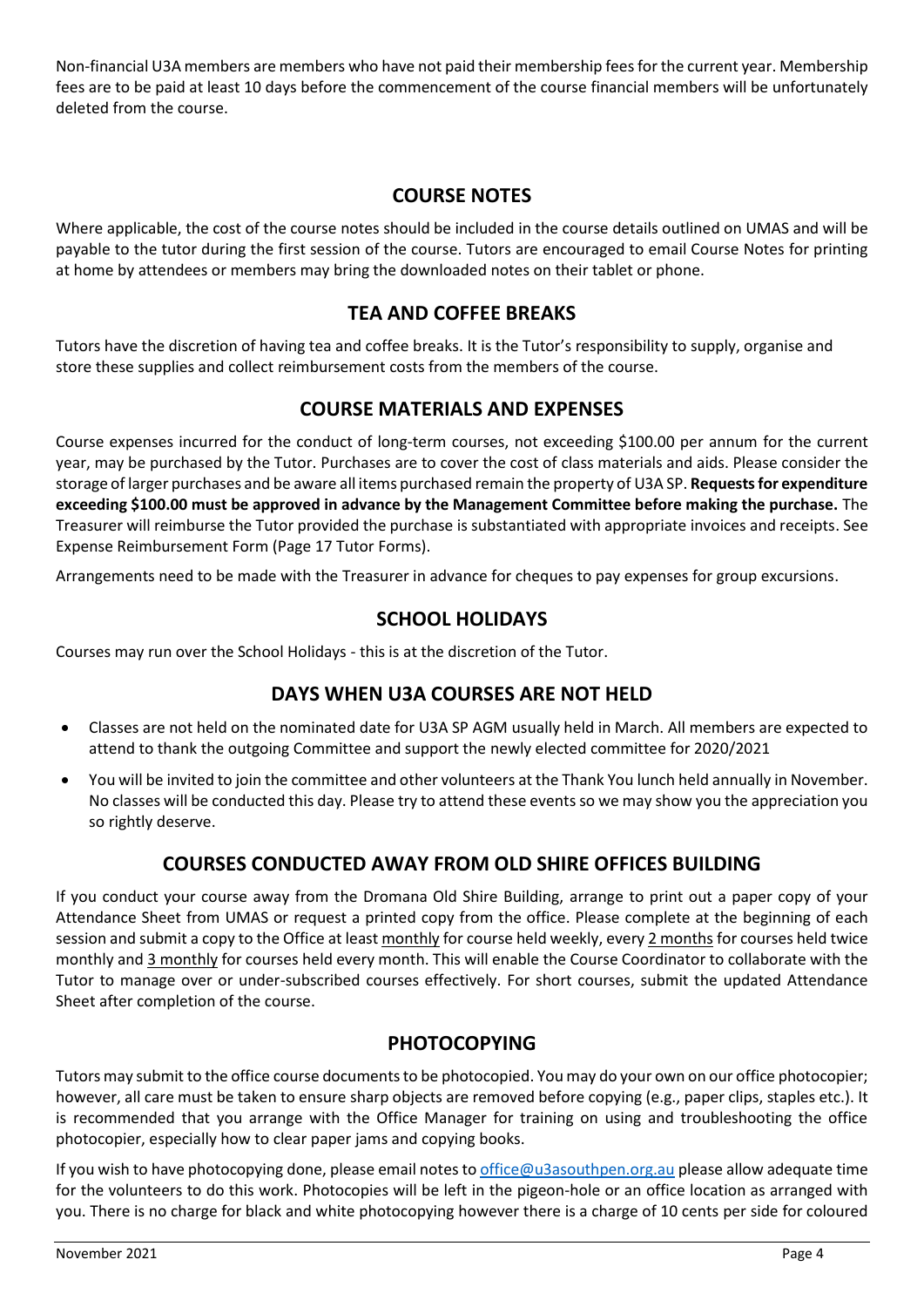photocopying. This cost should be advised before the course commences so members can bring the money on the first week to be handed into the office.

# **COPYRIGHT**

<span id="page-7-0"></span>The Australian Copyright Act governs the making of photocopies or other reproductions of the copyrighted material. The Act states that copied materials are to be used for research or study and no other purpose and that the amount copied is following the copying limits laid down in the Act. The fair use limits are:

- A reasonable portion 10% or one chapter of a published literary or dramatic work
- One article from an issue of a periodical
- More than one article from the same issue of a periodical provided they are not for different research or study

# **FURNITURE, EQUIPMENT AND FACILITIES**

<span id="page-7-1"></span>U3A SP equipment taken from the office for use in courses must be signed for and returned promptly.

Any damaged or non-functional furniture, equipment, or facilities should be notified to the Secretary or the Office Manager immediately, so that the required action may be taken.

# **NEWSLETTER**

<span id="page-7-2"></span>The U3A SP newsletter is usually published in February, April, July, and November and distributed by email to members.

Tutors are invited and encouraged to submit items of interest for publication to the Newsletter Editor. The deadline for copy is the 15<sup>th</sup> day of the month preceding the month of publication. Please send images as a separate file. Email: newsletters@u3asouthpen.org.au

#### **WHAT'S NEW AT U3A SP?**

<span id="page-7-3"></span>Published monthly online to all members to advertise all new courses and course vacancies.

# **CODE OF CONDUCT**

Good relationships and appropriate ethical and legal behaviour are essential to the proper functioning of organizations such as U3A. Our Code of Conduct can be viewed on our [website](http://www.u3asouthpen.org.au/about-us/code-of-conduct) [\(www.u3asouthpen.org.au\)](http://www.u3asouthpen.org.au/) and expresses what our organization considers are appropriate standards for all members. This Code will be strictly enforced. Should complaints or grievances arise that require formal resolution policy and the procedure is provided (refer Conflict Resolution).

# **CONFLICT RESOLUTION**

<span id="page-7-4"></span>Our Rules include a process for dealing with conflict should it become necessary. Remember, as a tutor you have the final decision as to who you have in your course. Your reasons need to be fair and non-discriminatory. You give your time freely and are not expected to cope with difficult people who sometimes forget that we are all volunteers.

If the conflict is not immediately resolvable, please contact the Course Coordinator. It is important to do this as soon as the conflict takes place. Do not ignore it and hope it will go away.

# **U3A SP FUNCTIONS**

<span id="page-7-6"></span><span id="page-7-5"></span>There will be Tutors' meetings held at the beginning and end of each year. We request that you attend these meetings as you may miss valuable information. It is also an opportunity to exchange views and discuss your courses with other members.

# **OFFICE**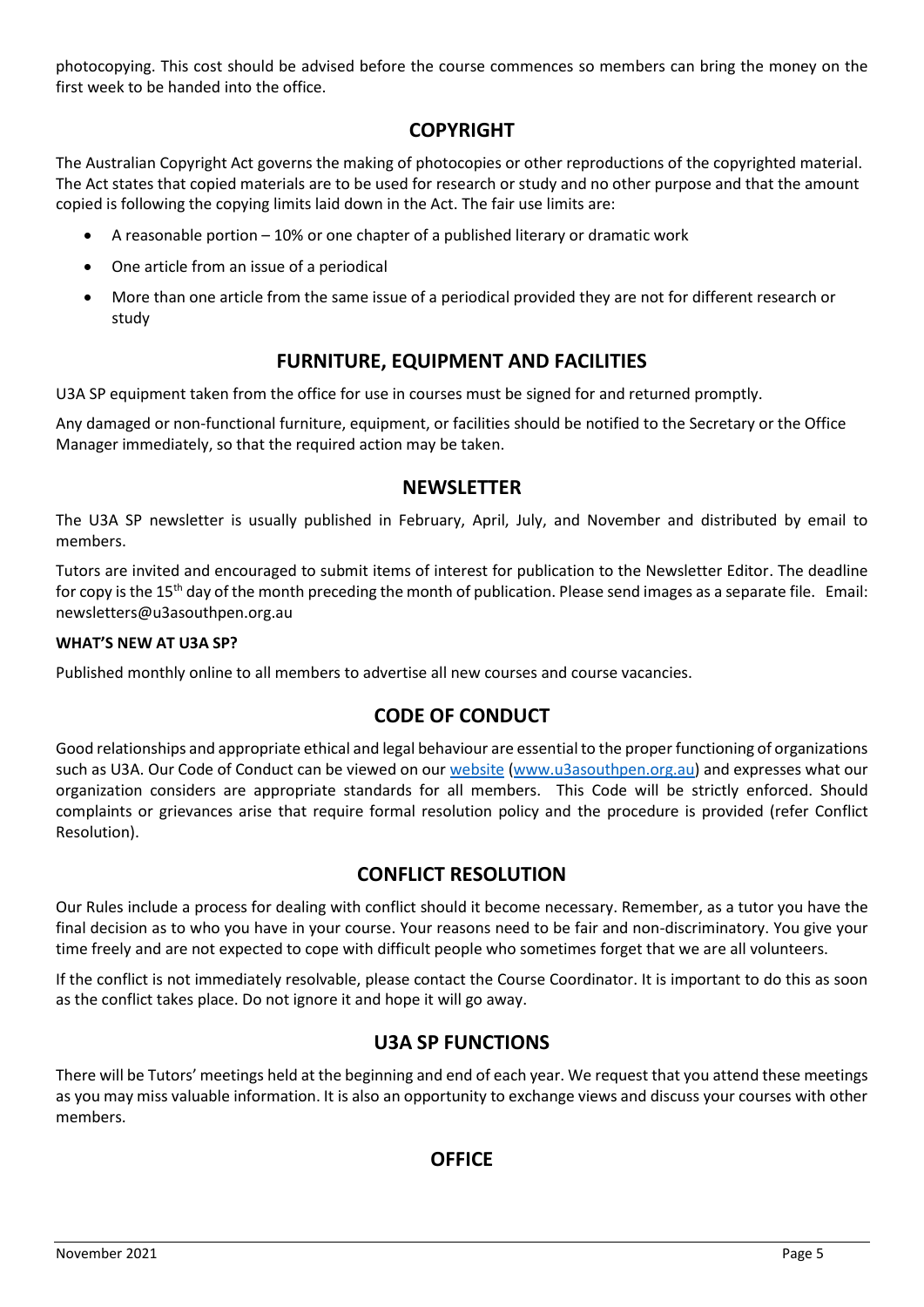Our office volunteers are there to help you, along with many other tasks. If they cannot answer your queries or concerns, they will know whom to ask. As the U3A Office is only open Tuesday & Thursdays 9.30 am – 1.00 pm it is your responsibility to ring or email your course members if a session is to be cancelled or changed.

# **MANAGEMENT COMMITTEE**

<span id="page-8-0"></span>A Management Committee elected by the members runs U3A SP. All members of the Management Committee are volunteers and take on various roles to ensure U3A SP is managed efficiently. Elections for the Management Committee take place each year at the AGM (usually in March). The current members of the Management Committee are listed on our [website](http://www.u3asouthpen.org.au/about-us/our-team) (www.u3asouthpen.org.au).

# **HEALTH AND SAFETY GUIDELINES**

#### <span id="page-8-1"></span>**Duty of Care**

<span id="page-8-2"></span>We have a duty of care to do all that we reasonably can to avoid harm to U3A SP volunteers and members and the public.

Tutors, particularly those who take Health and Fitness courses, are advised to caution members from time to time that they are responsible for their level of participation in any exercise or activity. Hence, they:

- Should do so according to their estimation of their capability
- Are participating at their own risk
- Might have to avoid some movements or exercises
- Might not be able to participate fully in some movements or exercises
- Need to understand that in the event of a health incident or injury a call will be made to 000 for emergency assistance unless the member concerned indicates otherwise
- Should wear their Name Tag (with Emergency Contact) to every session

By complying with the above, tutors will satisfy the 'best endeavours' and 'duty of care' requirements of U3A Insurance.

#### **Medical Emergency**

<span id="page-8-3"></span>Medical emergencies can be frightening and stressful. Knowing what to do in an emergency can help you deal with the situation. For many medical emergencies, time is of the essence, and delays in treatment can often lead to more consequences that are serious.

If anyone appears in need of urgent medical assistance, dial 000.

A first aid kit is in the office and defibrillators are located in the Dromana Community Centre and the Old Shire Office at Dromana.

Advise U3A Secretary or Office Manager as soon as possible of the incident.

<span id="page-8-4"></span>Refer to the guidelines in recognising a medical emergency, further into this document.

#### **Other Emergencies**

In the event of a fire or gas leak, immediately evacuate the building and dial 000. Follow the advice given. The Tutor is expected to be the last to leave and to check that everyone is accounted for.

<span id="page-8-5"></span>Advise U3A Secretary or Office Manager as soon as possible of the incident.

#### **Safety**

Please be aware of any potentially dangerous or unsafe situations or equipment and report these immediately to the Secretary or Office Manager.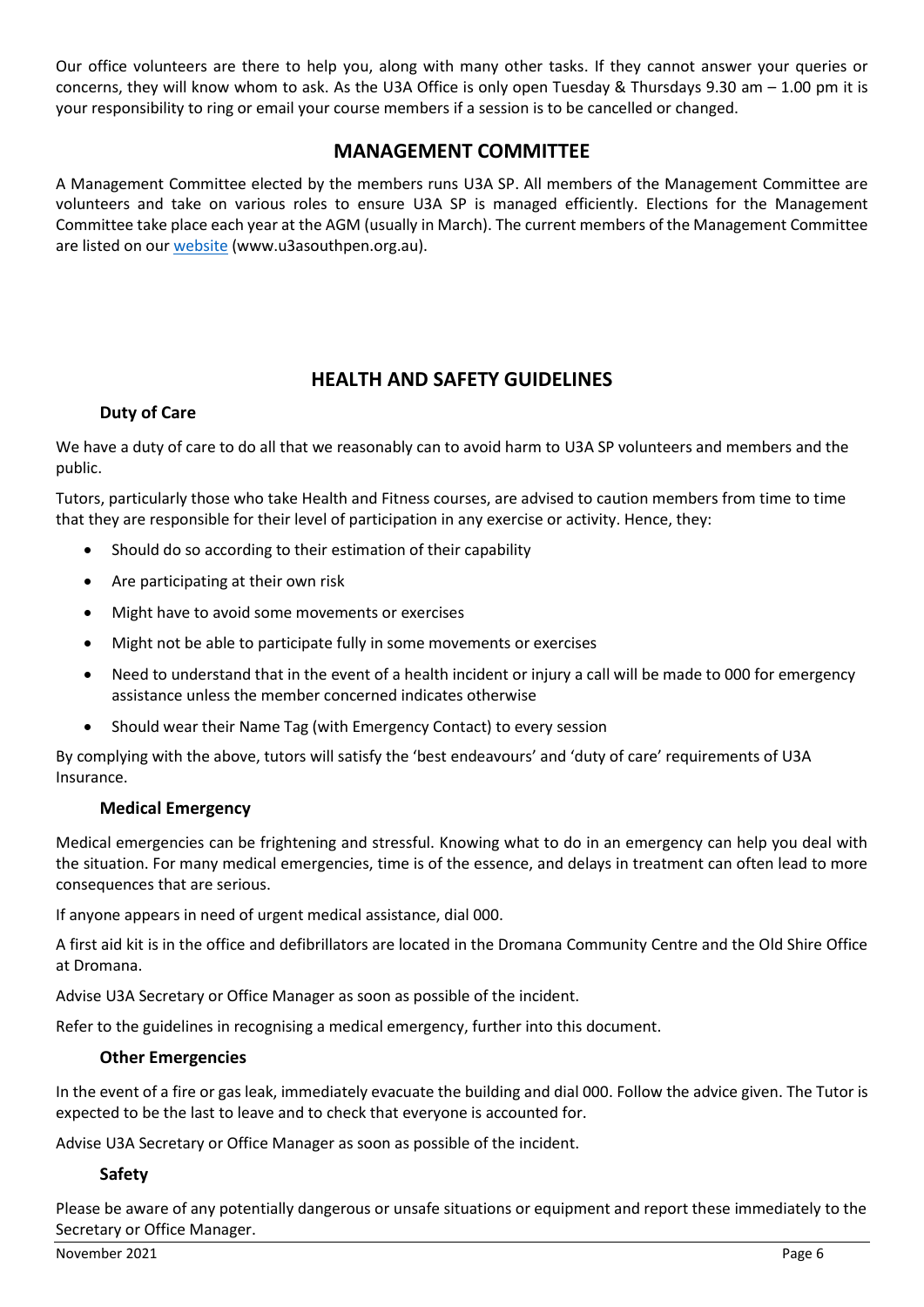#### **Insurance**

<span id="page-9-0"></span>At U3A–SP we have two Insurance Policies:

- 1. Volunteers, including Office Staff, Tutors, Course Assistants and Committee Members are covered by a U3A wide policy, whilst they are acting in their official capacity.
- 2. All Members of U3A SP are covered for an injury sustained whilst undertaking activities organised by U3A SP, including travel to and from such activities. This cover would apply to any Volunteer, whilst they were attending a U3A SP activity, but not in their Volunteering capacity e.g., in another Tutor's class. The cover has some age-related and pre-existing condition restrictions.

As a Tutor, if you know you are going to be absent from your course and another member, or outsider, is going to be an 'Acting Tutor' while you are away, notifying the Course Coordinator so that the name of the substitute can be noted for those weeks.

Excursions and weeks away should be advised to the Course Coordinator in writing. Our Volunteer Insurance does not cover interstate excursions, but our member insurance does, if the trip is authorised by U3A SP, so make sure the paperwork is lodged before the trip.

A PDF of the Member Insurance Policy is available on the Chubb.com/au website under Business, By Product Type (Accident and Health), Voluntary Workers Insurance, and Content Download (PDS). Our Volunteer Policy is available at the Office.

#### **Accidents or Incidents Reporting**

<span id="page-9-1"></span>Tutors are required to promptly report any incident or accident which occurs at any course to the U3A SP Office where the Accident and Incident Record Book is held. In the case of an accident to a Tutor or Volunteer, the Accident, or Incident Notification Form (attached towards the end of this document) is to be completed by the relevant tutor and emailed to the Secretary and copied to the Course Coordinator, as soon as possible after the event. Once the completed form is lodged, the Secretary will enter details into the Accident and Incident Record Book. For any accident to a member, please apply to the office or Course Coordinator for the relevant form.

#### **Code Red Fire Danger**

<span id="page-9-2"></span>Following the declaration by the Victorian CFA of a Code Red Fire Danger Rating in the Central District (Melbourne, Geelong, and surrounding areas), all U3A SP courses and activities will be cancelled automatically, without notice, in all locations until the emergency has ceased.

Updated information regarding emergencies is available on th[e CFA website](http://www.cfa.vic.gov.au/) (cfa.vic.gov.au), on local ABC 774 and commercial radio stations, on Sky News TV and the Victorian Bushfire Information line (1800 240 667).

<span id="page-9-3"></span>This is different from the normal **TOTAL FIRE BAN DAY**.

# **INTELLECTUAL PROPERTY**

U3A SP acknowledges that the copyright in teaching materials developed by tutors is the property of the creator.

Others may only use these materials for the benefit of our members with the prior permission of the creator.

#### **PRIVACY**

U3A SP must comply with privacy legislation and respect the personal information of individual members. Tutors are advised that any details of members may only be used for U3A SP purposes. You must not release or permit the release of this information without the consent of the member involved except in an emergency. The U3A SP Privacy policy is available on our [website](http://www.u3asouthpen.org.au/images/Documents/U3A-Privacy-Policy01.pdf) (www.u3asouthpen.org.au).

# **TAKING PHOTOGRAPHS OF COURSE MEMBERS**

<span id="page-9-5"></span><span id="page-9-4"></span>It is recommended that whenever a photograph is about to be taken of your course members, verbal permission is sought at the time with an explanation of its purpose.

# **DEATH OF A MEMBER**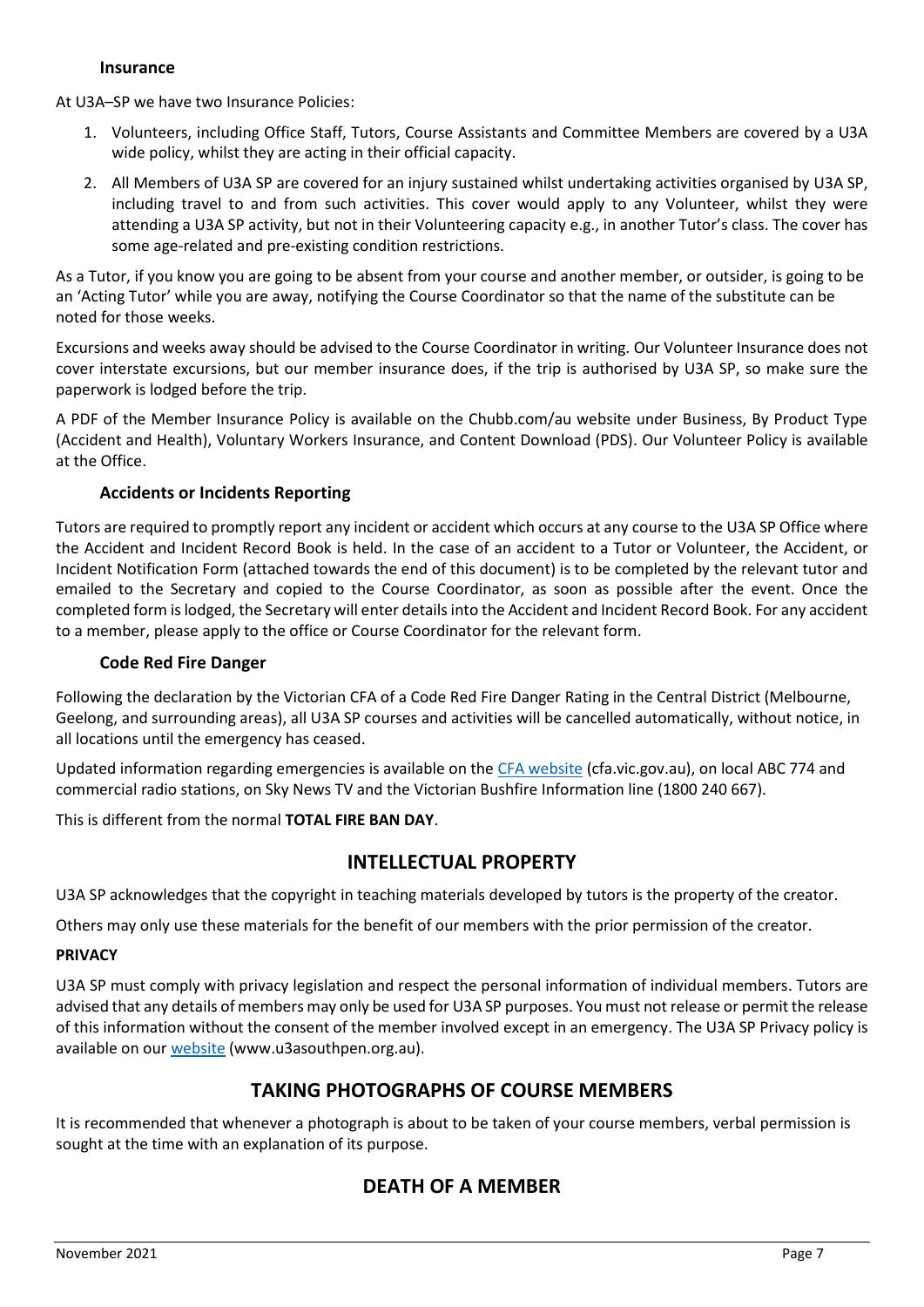On hearing of the death of a member, please advise the Office Manager so that our membership records can be updated.

# **POSITION DESCRIPTION**

A concise summary of the Tutors/Leaders Handbook outlining responsibilities of being a U3A Tutor/Leader – will be forwarded for you.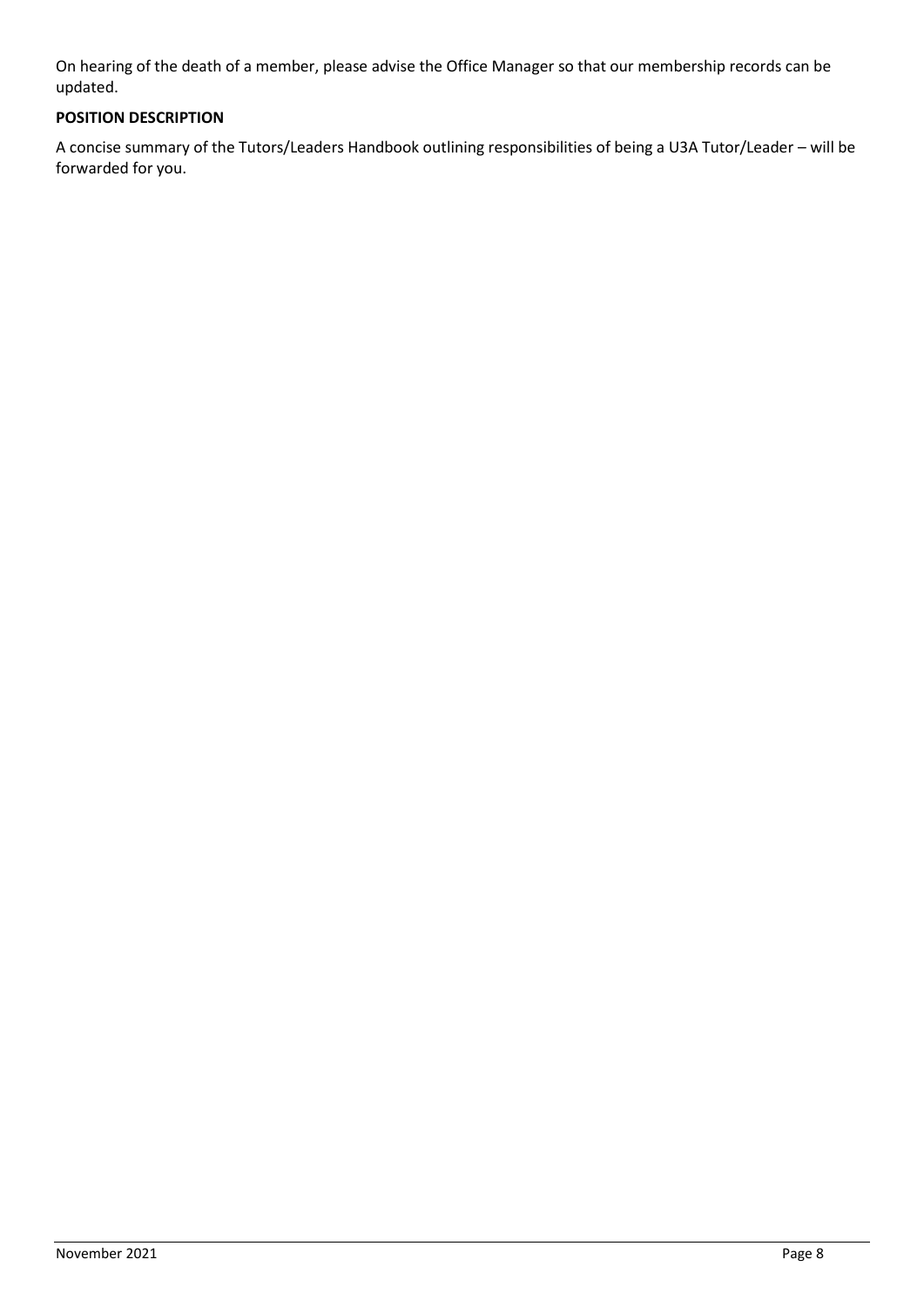# **U3A-SP Policy – COVID-19**

# **Introduction**

U3A Southern Peninsula is a voluntary not for profit organisation. Its members are retired or semi-retired and aged 50 plus. U3A Southern Peninsula can function because of the volunteer tutors and organizers.

#### <span id="page-11-0"></span>**Purpose**

The purpose of this policy is to set out the rules relating to COVID-19 that fall within the Terms and Conditions of being a member of U3A Southern Peninsula.

#### <span id="page-11-1"></span>**Policy Statement**

U3A Southern Peninsula complies with all Government and venue provider regulations regarding COVID-19 attendance in courses and activities, particularly about vaccination status.

#### <span id="page-11-2"></span>**Rules**

U3A Southern Peninsula has developed rules to sit within our COVID-19 policy statement. These rules will be updated as Government regulations are updated.

1. Based on the Victorian roadmap, future face-to-face classes may be held in accordance with State and Local Government restrictions. Zoom classes can continue throughout without restrictions.

2. The various conditions included in the roadmap have effectively been decided by the Victorian Government, Mornington Peninsula Council, and other venue operators. Anyone who does not wish to abide by the restrictions will not be permitted to attend face-to-face classes.

3. In line with Government requirements, all individuals will need to prove that they are fully vaccinated before attending classes (i.e., it will not be sufficient for them simply to say that they are vaccinated). This can only be achieved by showing their COVID-19 digital certificate.

4. Vaccination status needs to be shown to each Tutor/Leader before participating in the first face to face activity.

5. Alternatively, the status may also be provided to the Course Coordinator or office volunteers by contacting them and they will assist the member. Tutors will be advised of a member's vaccination confirmation.

6. Confirmation of a member's vaccination status will be stored in the membership database. No electronic or hard copy versions of a member's certificate will be retained.

#### <span id="page-11-3"></span>**Responsibilities**

All members, including Tutors, registered to hold face-to-face classes must follow the above rules as perthe Rules of Association of U3A Southern Peninsula.

<span id="page-11-4"></span>The Secretary will ensure that the UMAS database is maintained with the required data.

#### **Authorization**

<span id="page-11-5"></span>This Policy was adopted by the Committee of Management of U3A Southern Peninsula and minuted as such on October 26th, 2021.

#### **Covid- 19 Policy Review**

<span id="page-11-6"></span>This Policy will be reviewed if circumstances change.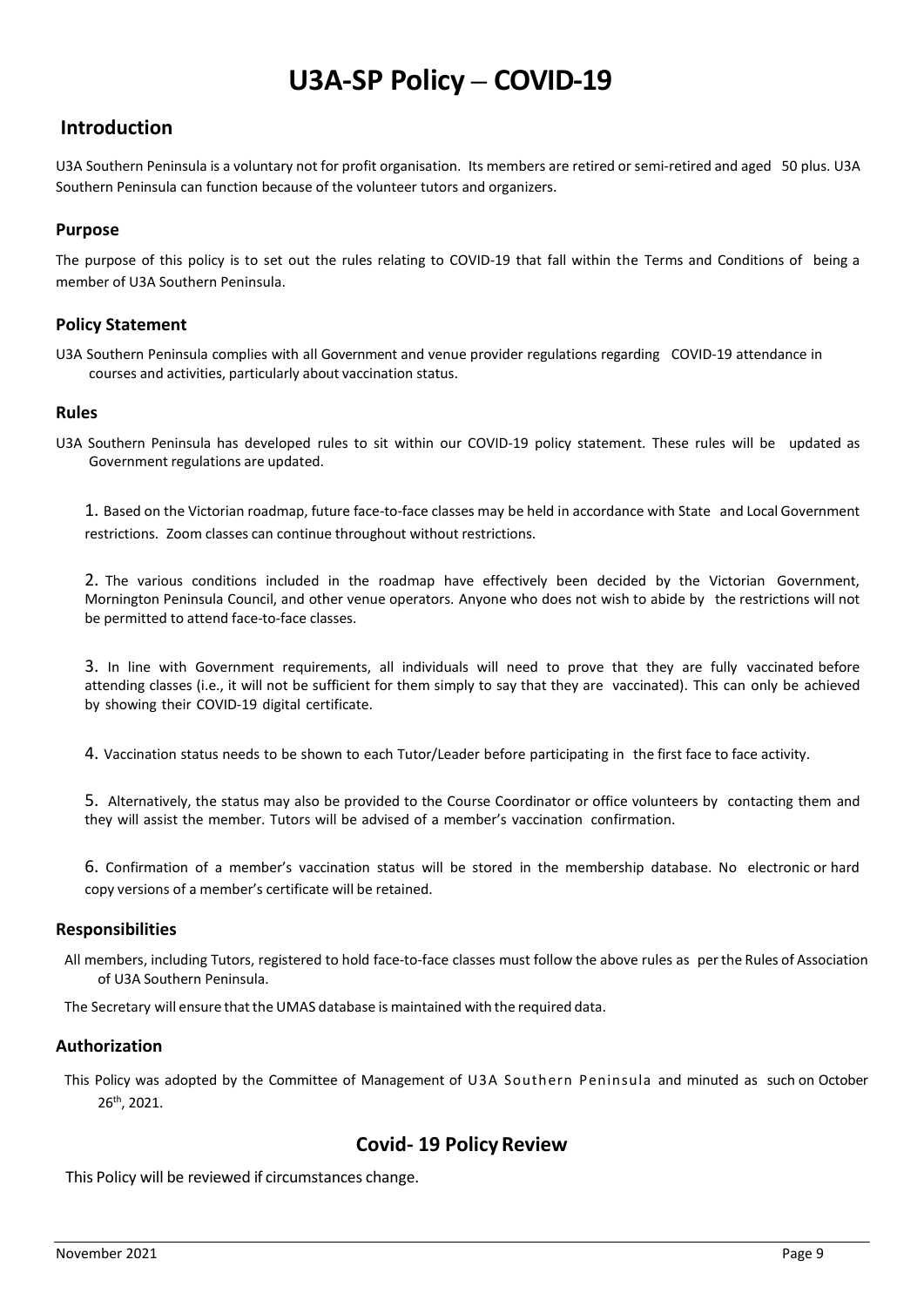# **COMMITTEE AND VOLUNTEERS 2021/22**

# **CONTACT DETAILS**

<span id="page-12-0"></span>U3A Southern Peninsula 359A Pt Nepean Road Dromana 3936 PO Box 396 Dromana 3936 Websit[e www.u3asouthpen.org.au](http://www.u3asouthpen.org.au/) Office Opening Hours (*note: phone messages and email are only addressed during office hours*) Tuesday and Thursday 9.00am – 12.00pm Phone 5981-8777 Email: [office@u3asouthpen.org.au](mailto:office@u3asouthpen.org.au) Secretary[: secretary@u3asouthpen.org.au](mailto:secretary@u3asouthpen.org.au) Treasurer[: treasurer@u3asouthpen.org.au](mailto:treasurer@u3asouthpen.org.au) Course Coordinator: [courses@u3asouthpen.org.au](mailto:courses@u3asouthpen.org.au) Member Coordinator: [members@u3asouthpen.org.au](mailto:members@u3asouthpen.org.au) Newsletter Edito[r newsletter@u3asouthpen.org.au](mailto:newsletter@u3asouthpen.org.au)

# **IMPORTANT DATES FOR 2022**

<span id="page-12-1"></span>Committee Meetings are held on the  $3<sup>rd</sup>$  Tuesday of each month

#### **U3A classes are not held on these Public Holidays in 2022**

| 26 <sup>th</sup> January 2022 | Australia Day              | $14th$ March 2022             | Labour Day       |
|-------------------------------|----------------------------|-------------------------------|------------------|
|                               |                            |                               |                  |
| 15 <sup>th</sup> April 2022   | Good Friday                | 18 <sup>th</sup> April 2022   | Easter Monday    |
|                               |                            |                               |                  |
| 26 <sup>th</sup> April 2022   | Anzac Day                  | 13 <sup>th</sup> June 2022    | Queen's Birthday |
|                               |                            |                               |                  |
| TBA                           | <b>Grand Final Holiday</b> | 1 <sup>st</sup> November 2022 | Cup Day          |
|                               |                            |                               |                  |

#### **School Holidays 2022**

| First Term        | Monday 11 <sup>th</sup> April 2022     | Friday 22nd April 2022            |
|-------------------|----------------------------------------|-----------------------------------|
| Second Term       | Monday 26 <sup>th</sup> June 2022      | Friday 11 <sup>th</sup> July 2022 |
| <b>Third Term</b> | Monday 17 <sup>th</sup> September 2022 | Friday 2nd October 2022           |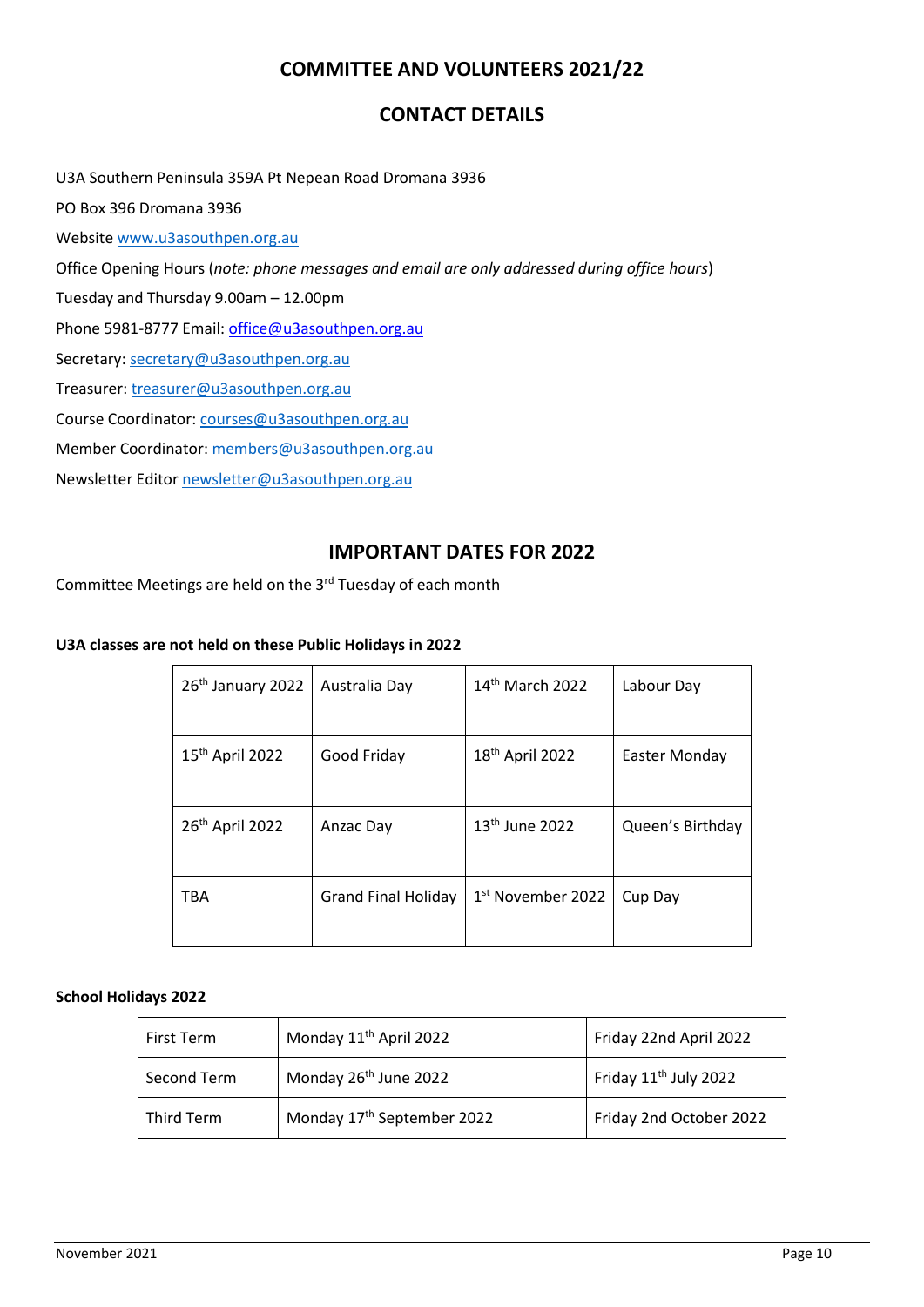# <span id="page-13-0"></span>UMAS -U3A Membership Administration System Tutors/Leaders Guide

# **What does UMAS allow Tutor/Leaders to do:**

In the **View Courses** section, you can check details of your course/activity and advise the Course Coordinator if amendments/corrections need to be made.

In the **Reports** section you can see who has **enrolled** in your course, who is on a **waitlist** and who is **INACTIVE** (i.e., has not paid their subscription and **therefore NOT INSURED)**. You can also print out an **Attendance list** and get a list of Member Absences.

As a Tutor, **you cannot enrol a member in your course**. This **must be done** by the Member either **online** or in-person by calling into the U3A Office.

Tutor/Leaders do not have the UMAS access to delete members from their courses or report a member's absence. To request withdrawal of a member please complete the form below: <https://forms.office.com/r/PAQTySuvJ6>

Go to [www.u3asouthpen.org.au](http://www.u3asouthpen.org.au/) and from the **MEMBERS TAB** at the top of the page select Tutor/Admin Log-In.

(Do not log-in as a member you will not be able to access your UMAS level of access as a Tutor/Leader.)

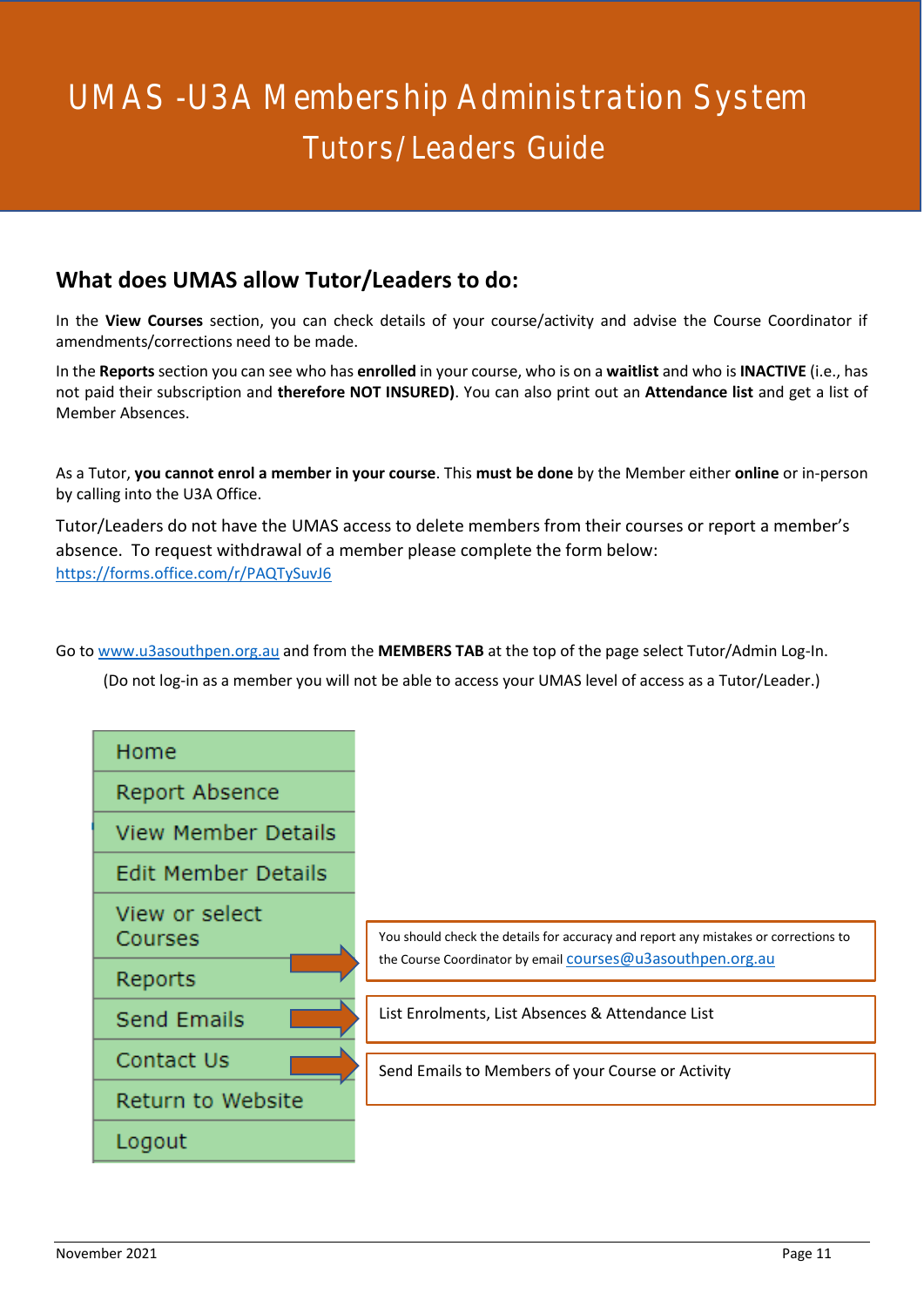| <b>Course Details</b>  |                                                                                                                                                                               |
|------------------------|-------------------------------------------------------------------------------------------------------------------------------------------------------------------------------|
|                        |                                                                                                                                                                               |
| Course Code: 21HEX007  | Print                                                                                                                                                                         |
|                        | Description: Social Table Tennis                                                                                                                                              |
| Frequency: Wkly        |                                                                                                                                                                               |
|                        | Tutor/Leader: Vince Maniscalchi                                                                                                                                               |
| Tutor 2: None          |                                                                                                                                                                               |
|                        | <b>Type: Long Course</b>                                                                                                                                                      |
| Location: <b>RYFSH</b> |                                                                                                                                                                               |
|                        | Start Date: 08/04/2021 Thu                                                                                                                                                    |
|                        | Finish Date: 09/12/2021                                                                                                                                                       |
| Start Time: 13:30      |                                                                                                                                                                               |
| Finish Time: 15:30     |                                                                                                                                                                               |
| Maximum enrolments: 16 |                                                                                                                                                                               |
| Number Enrolled: 15    |                                                                                                                                                                               |
| Comments: .            | Players of all standards are welcome to join in our<br>afternoons of doubles or singles games. It is held at Rye<br>Seniors Citizens Hall, Cnr Napier and Nelson Streets Rye. |
|                        | Please wear suitable footwear and provide your own bat OR<br>if you don't have a bat, there are bats available at the<br>club.                                                |
|                        | Leader: Vince                                                                                                                                                                 |
| Prerequisite:          | Additional Comments and Members are welcome to join the course after it has<br>started.<br>Members on the wait-list can join when a temporary vacancy<br>becomes available.   |
|                        |                                                                                                                                                                               |

# **Reports**

#### **List Enrolments**

Use the drop-down box to choose your course (tick to include waitlisted) & choose a sort order.

#### **Absence Management**

List Members who have reported their absence

#### **Attendance List**

Use the drop-down box to choose your course (tick to include waitlisted) & choose a sort order.

Select the Course Dates

| <b>Mambers</b>         | <b>Subscriptions</b>                                                                        | <b>Courses</b> | Enrolments              | <b>Office Volunteers</b>                                                                                                                                                                                           | Financials                             | Admin |
|------------------------|---------------------------------------------------------------------------------------------|----------------|-------------------------|--------------------------------------------------------------------------------------------------------------------------------------------------------------------------------------------------------------------|----------------------------------------|-------|
|                        | <b>Enrolments</b>                                                                           |                |                         | Usts the members within the selected Course. The reports have multiple options to display additional information                                                                                                   |                                        |       |
| List Enrolments        | Choose a Course: Please Select<br>Choose a sort order: Status + Date enrolled *             |                |                         | Include Wait Listed: [2] Show Address: [2] Show Emergency contact: [2] Email the Tutor/Leader: [2]                                                                                                                 |                                        |       |
|                        | <b>Absence Management</b><br>Select an Absence Start Date:<br>10/08/2021                    |                | Finish Date: 10/08/2021 |                                                                                                                                                                                                                    | This will show absences for the range. |       |
|                        | One member only: Optional                                                                   |                | Member mamber           |                                                                                                                                                                                                                    |                                        |       |
|                        | Choose a sort order:                                                                        |                |                         |                                                                                                                                                                                                                    |                                        |       |
| Course code            |                                                                                             |                |                         |                                                                                                                                                                                                                    |                                        |       |
| List Absences          | Include Only absent dates, not course dates? 22                                             |                |                         |                                                                                                                                                                                                                    |                                        |       |
|                        | <b>Attendance</b>                                                                           |                |                         |                                                                                                                                                                                                                    |                                        |       |
|                        | Choose a Course: Please Select                                                              |                |                         | u                                                                                                                                                                                                                  |                                        |       |
|                        | Select Course Dates between: dd/mm/yyyy and: dd/mm/yyyy                                     |                |                         | will appear on the list.                                                                                                                                                                                           |                                        |       |
|                        | Include Walt Listed: [ Choose a sort order: Please Select<br>Match up columns with dates: C |                |                         | Email the Tutor/Leader: Create a PDF: C Extra horizontal lines on list:                                                                                                                                            |                                        |       |
| <b>Attendance list</b> |                                                                                             |                |                         |                                                                                                                                                                                                                    |                                        |       |
|                        | This PDF can be attached to your emailer and sent.                                          |                |                         | Creating a PDF will generate a new page with the PDF downloaded or open, depending on browser settings.<br>This is used when the sparn settings do not allow a wide email body to be sent. Popups must be allowed. |                                        |       |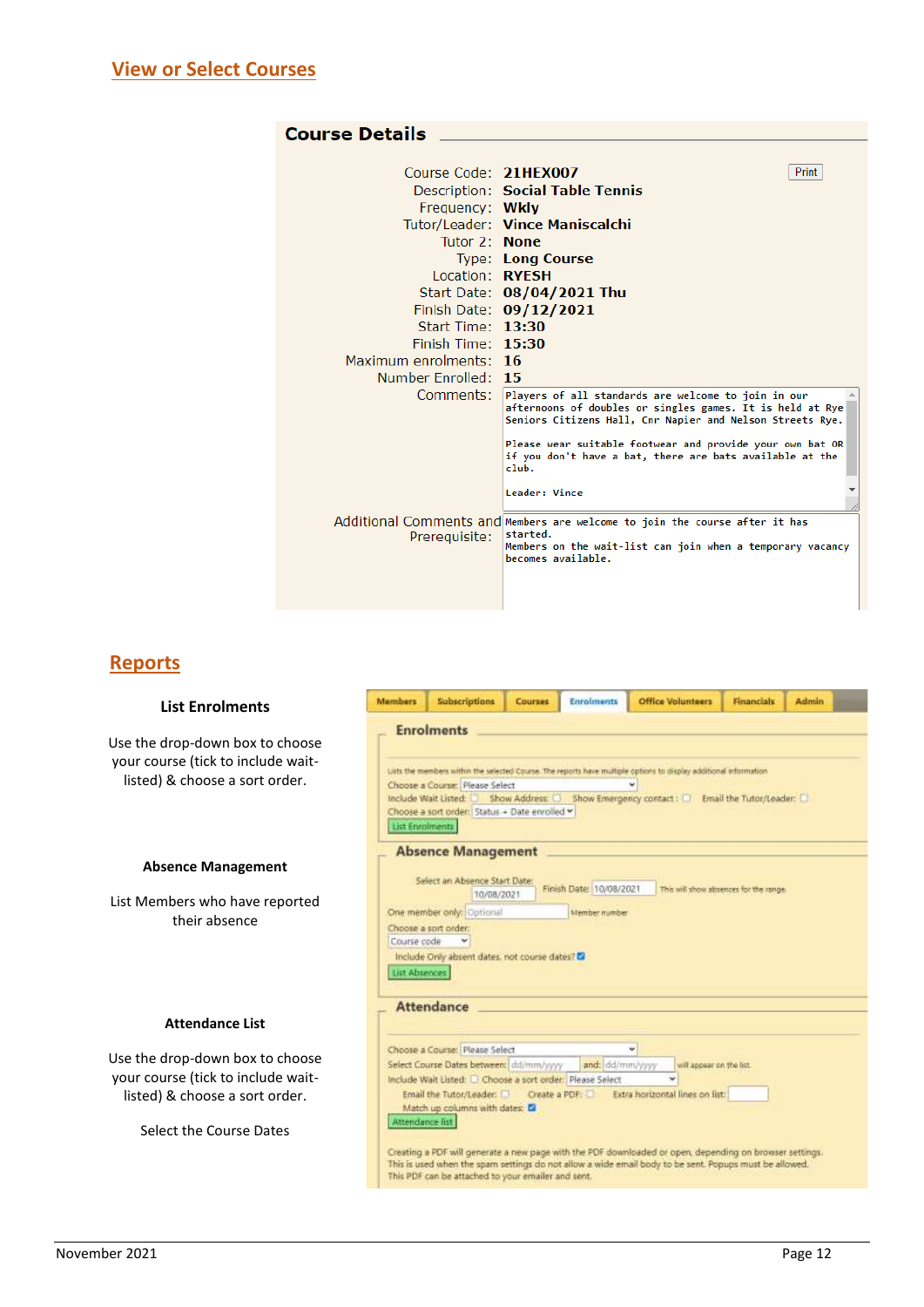# **Send Emails**

In the **Send Emails** section, you can send emails to Members enrolled in your course/activity. (Please read the section on sending emails carefully. Members who reply to emails sent by the system may **not** receive a reply in time if you do not put your email address in the Reply To section.)

Note that not all U3A members use email – the generic emai[l u3asouthpen@gmail.com](mailto:u3asouthpen@gmail.com) will be assigned to these members. They will not receive any email addressed to this email address so **those without an email address will not get your advice** and you may have to **phone** them**.**

- Enter **your email address** in the first 'Reply To' box (otherwise, replies will go to the office and may not be forwarded to you for several days).
- **Type** in the **Subject** and **your message**.
- **Select your course,** by clicking on the arrow next to Please Select below

| Click on | • By clicking on the             | Choose file<br>Send Enrolment Emails                                          |                                                               | button you can include an attachment.<br>NB: emails are sent at the rate of 6 per minute so please be |                                                       |                    |                  |
|----------|----------------------------------|-------------------------------------------------------------------------------|---------------------------------------------------------------|-------------------------------------------------------------------------------------------------------|-------------------------------------------------------|--------------------|------------------|
| patient. |                                  |                                                                               |                                                               |                                                                                                       |                                                       |                    |                  |
|          | <b>Send Emails</b>               | Ernie de Vlieger can only see their own Courses                               |                                                               |                                                                                                       |                                                       |                    |                  |
|          | <b>Members</b>                   | <b>Subscriptions</b>                                                          | <b>Enrolments</b>                                             | <b>Office Volunteers</b>                                                                              | <b>Cash Receipts</b>                                  | <b>Emails sent</b> | <b>MailChimp</b> |
|          |                                  |                                                                               | <b>Email Members with Enrolments</b>                          |                                                                                                       |                                                       |                    |                  |
|          |                                  | Our Activities for February                                                   | CC email address. Use semi-colon to separate email addresses. |                                                                                                       | Optional CC Field<br>5ubject                          |                    | clear text       |
|          |                                  |                                                                               | ※ 七面宿宿 ★ ※   罗 · ● □ 門                                        | $\approx$<br>$\Box \Box \Box \Box \Box$<br>Styles                                                     | <b>a</b> Source<br>國<br>- Normal                      | A- (3-<br>Forit    | $-$ Size $-$     |
|          | Hi all                           |                                                                               |                                                               |                                                                                                       |                                                       |                    |                  |
|          | Blah Blah Blah<br>chers.<br>Emie |                                                                               |                                                               |                                                                                                       |                                                       |                    |                  |
|          | hody at                          |                                                                               |                                                               |                                                                                                       |                                                       |                    |                  |
|          |                                  | Email automatically saved when sent.<br>Restore previous email: Please Select |                                                               |                                                                                                       | The Email will be sent from office@u3asouthpen.org.au | ٠                  |                  |

Cheers from Ernie de Vlieger and Dennis Wright

Systems Administrators U3ASP

10/8/2021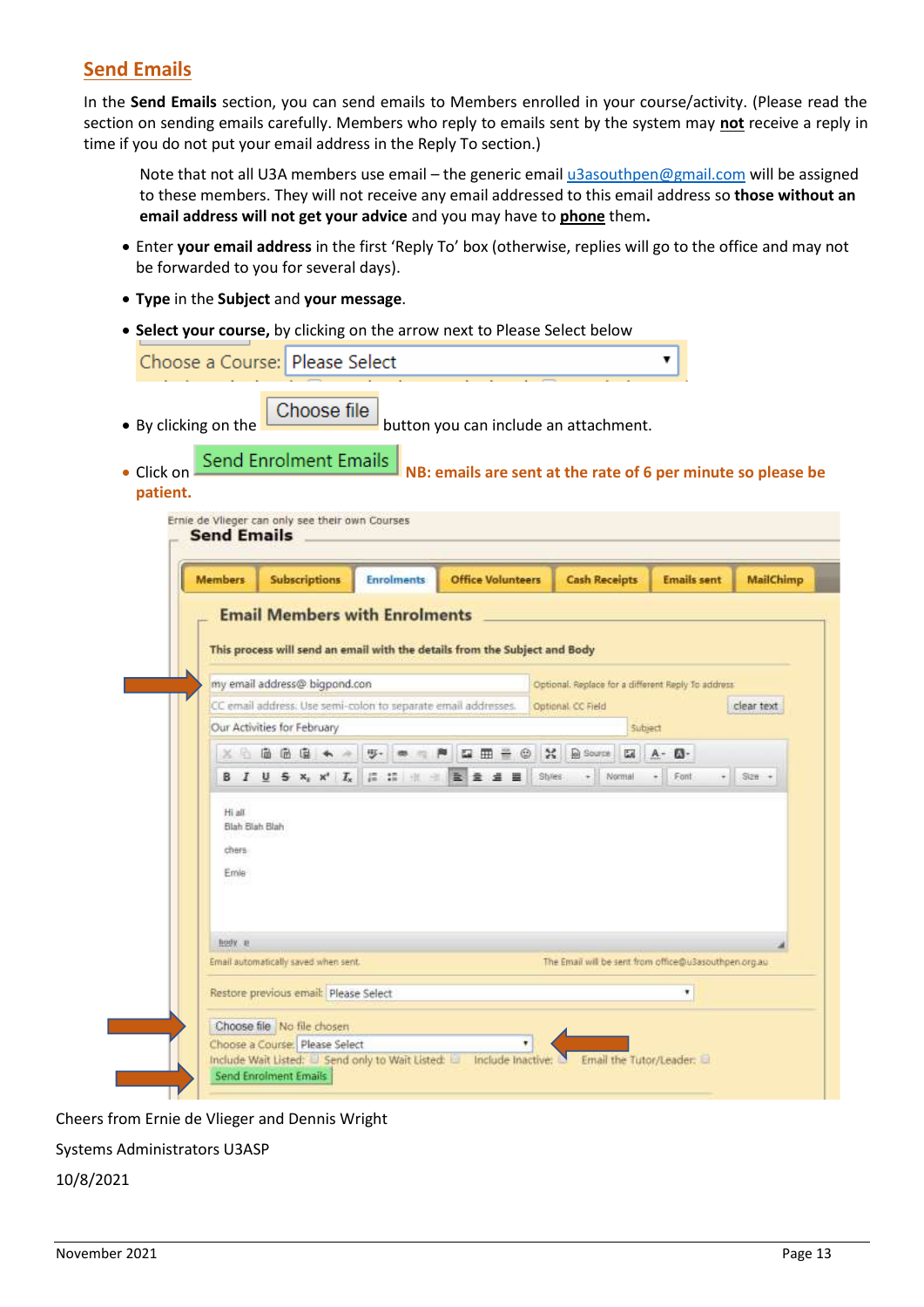# **GUIDELINES IN RECOGNISING A MEDICAL EMERGENCY**

<span id="page-16-0"></span>The following guidelines are adapted from advice on the government website [www.betterhealth.vic.gov.au](http://www.betterhealth.vic.gov.au/)

#### **Warning Signs and Symptoms**

- Difficulty breathing, shortness of breath
- Chest or upper abdominal pain or pressure lasting two minutes or more
- Fainting, sudden dizziness, weakness
- Changes in vision
- Difficulty speaking
- Confusion or changes in mental status, unusual behaviour, difficulty waking
- Any sudden or severe pain
- Uncontrolled bleeding
- Severe or persistent vomiting or diarrhoea
- Coughing or vomiting blood
- Sudden numbness or paralysis of the face, arm, or leg
- Unusual abdominal pain

Place a semiconscious or unconscious person in the recovery position until the ambulance arrives. Putting someone in the recovery position will keep his or her airway clear and open. It also ensures that any vomit or fluid will not cause them to choke.

#### **When You Call for Ambulance (000), Remember**

- Speak calmly and clearly, do not shout
- Tell the operator that you need an ambulance
- Give the name, street address (the nearest street corner, if necessary), phone number, and location of the person in need (e.g., Old Shire Office Dromana Room 4)
- Describe the nature of the problem, number of people involved, age and gender
- Do not hang up until the operator tells you to. The operator may need more information
- Keep answering their questions, as this will help prepare the paramedics while they are on their way
- Listen carefully to the operator and follow any instructions they give
- If possible, have another person wait outside to flag down the ambulance. Make sure the ambulance can access the building.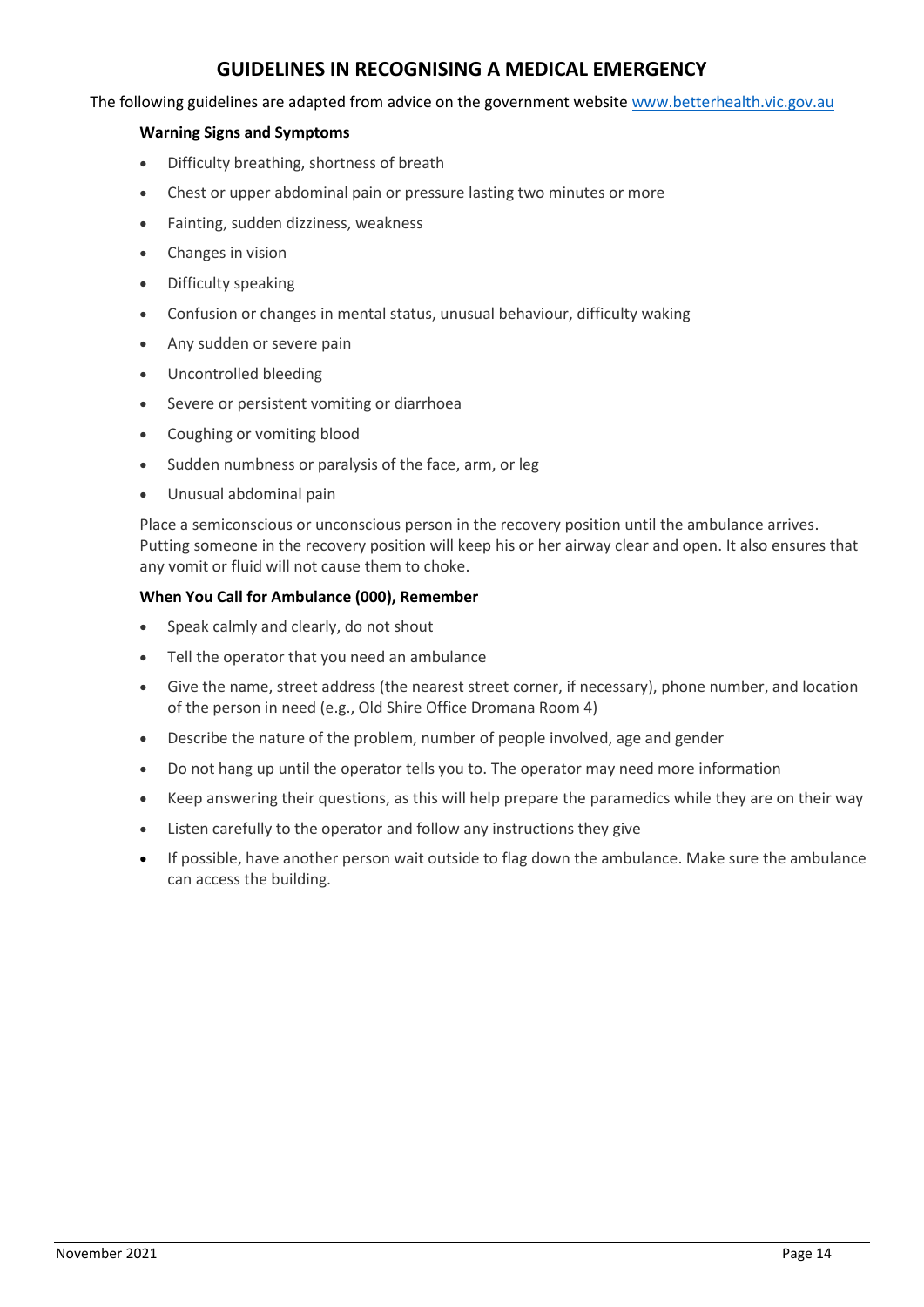# **INCIDENT NOTIFICATION FORM FOR TUTORS & VOLUNTEERS**

<span id="page-17-0"></span>

| <b>Incident Notification Form</b>                                                                                                                                                                      |                                                                                                                                                                                                                                                 |
|--------------------------------------------------------------------------------------------------------------------------------------------------------------------------------------------------------|-------------------------------------------------------------------------------------------------------------------------------------------------------------------------------------------------------------------------------------------------|
|                                                                                                                                                                                                        |                                                                                                                                                                                                                                                 |
| Important                                                                                                                                                                                              |                                                                                                                                                                                                                                                 |
| separate sheet of paper.                                                                                                                                                                               | • Fully complete this form, where applicable, to ensure prompt attention.<br>• If there is not enough space for your answer in any section, please write the details on a<br>• This form to be completed and emailed to: claims@vmia.vic.gov.au |
| <b>Insured's details</b>                                                                                                                                                                               |                                                                                                                                                                                                                                                 |
| <b>Organisation Name:</b>                                                                                                                                                                              |                                                                                                                                                                                                                                                 |
| <b>Contact Person:</b>                                                                                                                                                                                 |                                                                                                                                                                                                                                                 |
| Address:                                                                                                                                                                                               |                                                                                                                                                                                                                                                 |
| Telephone:                                                                                                                                                                                             |                                                                                                                                                                                                                                                 |
| Fax:                                                                                                                                                                                                   |                                                                                                                                                                                                                                                 |
| Email:                                                                                                                                                                                                 |                                                                                                                                                                                                                                                 |
| <b>Incident details</b>                                                                                                                                                                                |                                                                                                                                                                                                                                                 |
| Incident date:                                                                                                                                                                                         |                                                                                                                                                                                                                                                 |
| Incident location:                                                                                                                                                                                     |                                                                                                                                                                                                                                                 |
| Type of incident:<br>Property damage<br>Lost / stolen property<br>Employment issue<br>Injury to member of public<br>Injury to volunteers<br>Medical indemnity claim<br>Other (please specify if known) | □ Personal accident<br>□ Contract works claim<br>□ Motor vehicle claim<br>$\Box$ Travel claim<br>Fraud / misappropriation of funds<br>Professional indemnity/director & officers claim                                                          |
| <b>Description of incident:</b>                                                                                                                                                                        |                                                                                                                                                                                                                                                 |
|                                                                                                                                                                                                        |                                                                                                                                                                                                                                                 |
|                                                                                                                                                                                                        |                                                                                                                                                                                                                                                 |
|                                                                                                                                                                                                        |                                                                                                                                                                                                                                                 |
|                                                                                                                                                                                                        |                                                                                                                                                                                                                                                 |
|                                                                                                                                                                                                        |                                                                                                                                                                                                                                                 |
| www.vmia.vic.gov.au                                                                                                                                                                                    | Victorian Managed Insurance Authority<br>ABN 39 682 497 841<br>Level 10, 161 Collins Street, Melbourne Victoria 3000<br>PO Box 18409, Collins Street East Victoria 8003<br>P: 03 9270 6900 F: 03 9270 6949                                      |
|                                                                                                                                                                                                        | Page 1 of 2                                                                                                                                                                                                                                     |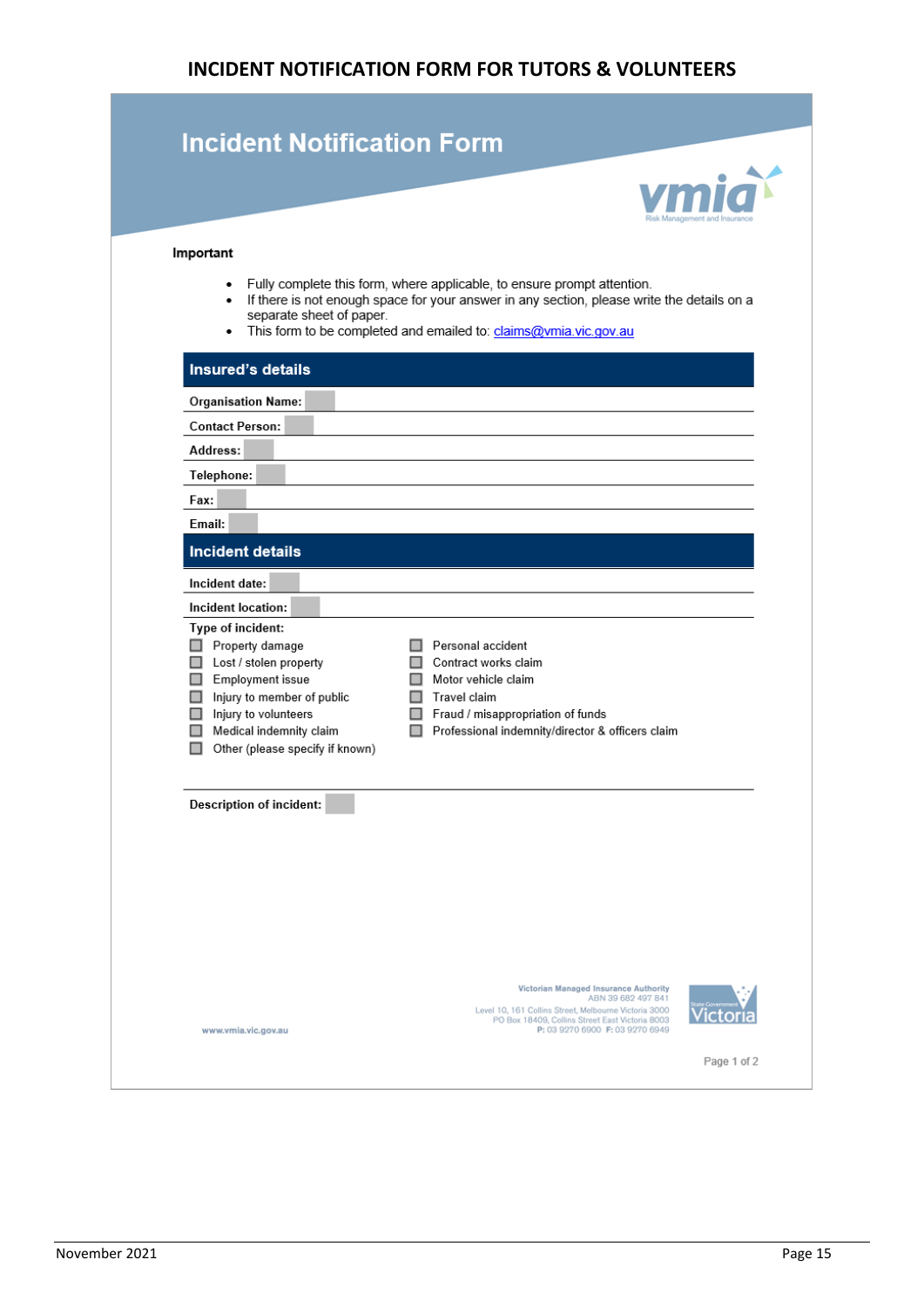| Third party details (if relevant)                                                                                                                                                                                                                                                                                                                                                                           |                                                                                                               |                                                                                                                                             |  |
|-------------------------------------------------------------------------------------------------------------------------------------------------------------------------------------------------------------------------------------------------------------------------------------------------------------------------------------------------------------------------------------------------------------|---------------------------------------------------------------------------------------------------------------|---------------------------------------------------------------------------------------------------------------------------------------------|--|
| Third party name:                                                                                                                                                                                                                                                                                                                                                                                           |                                                                                                               |                                                                                                                                             |  |
| Female<br>Gender: Male                                                                                                                                                                                                                                                                                                                                                                                      |                                                                                                               |                                                                                                                                             |  |
| Age:                                                                                                                                                                                                                                                                                                                                                                                                        | DOB:                                                                                                          | (if known)                                                                                                                                  |  |
| <b>Declaration</b>                                                                                                                                                                                                                                                                                                                                                                                          |                                                                                                               |                                                                                                                                             |  |
| have not withheld any relevant information.<br>I consent to the VMIA using personal information I have provided on this form for the purpose of assessing<br>any future claims that may arise in relation to this notification. However, I understand that if I choose not to<br>provide the required details, this is my choice and that the VMIA may not be able to assess any future<br>claims.          |                                                                                                               |                                                                                                                                             |  |
|                                                                                                                                                                                                                                                                                                                                                                                                             | the VMIA also disclosing personal information to and/or collecting additional information from investigators, |                                                                                                                                             |  |
| legal advisers, medical advisers or other advisers whom the VMIA may engage to assist in processing any<br>future claims. Where I have provided information about another individual (e.g. an employee or client) I<br>declare that the individual has been made aware of the reason for the disclosure of their personal details<br>to the VMIA and of the contents of the VMIA's Privacy Policy.<br>Name: |                                                                                                               |                                                                                                                                             |  |
|                                                                                                                                                                                                                                                                                                                                                                                                             |                                                                                                               | Date:                                                                                                                                       |  |
|                                                                                                                                                                                                                                                                                                                                                                                                             |                                                                                                               |                                                                                                                                             |  |
|                                                                                                                                                                                                                                                                                                                                                                                                             |                                                                                                               |                                                                                                                                             |  |
|                                                                                                                                                                                                                                                                                                                                                                                                             |                                                                                                               |                                                                                                                                             |  |
|                                                                                                                                                                                                                                                                                                                                                                                                             |                                                                                                               |                                                                                                                                             |  |
|                                                                                                                                                                                                                                                                                                                                                                                                             |                                                                                                               |                                                                                                                                             |  |
|                                                                                                                                                                                                                                                                                                                                                                                                             |                                                                                                               |                                                                                                                                             |  |
|                                                                                                                                                                                                                                                                                                                                                                                                             |                                                                                                               |                                                                                                                                             |  |
|                                                                                                                                                                                                                                                                                                                                                                                                             |                                                                                                               |                                                                                                                                             |  |
|                                                                                                                                                                                                                                                                                                                                                                                                             |                                                                                                               |                                                                                                                                             |  |
|                                                                                                                                                                                                                                                                                                                                                                                                             |                                                                                                               | Victorian Managed Insurance Authority<br>ABN 39 682 497 841                                                                                 |  |
| www.vmia.vic.gov.au                                                                                                                                                                                                                                                                                                                                                                                         |                                                                                                               | Level 10, 161 Collins Street, Melbourne Victoria 3000<br>PO Box 18409, Collins Street East Victoria 8003<br>P: 03 9270 6900 F: 03 9270 6949 |  |